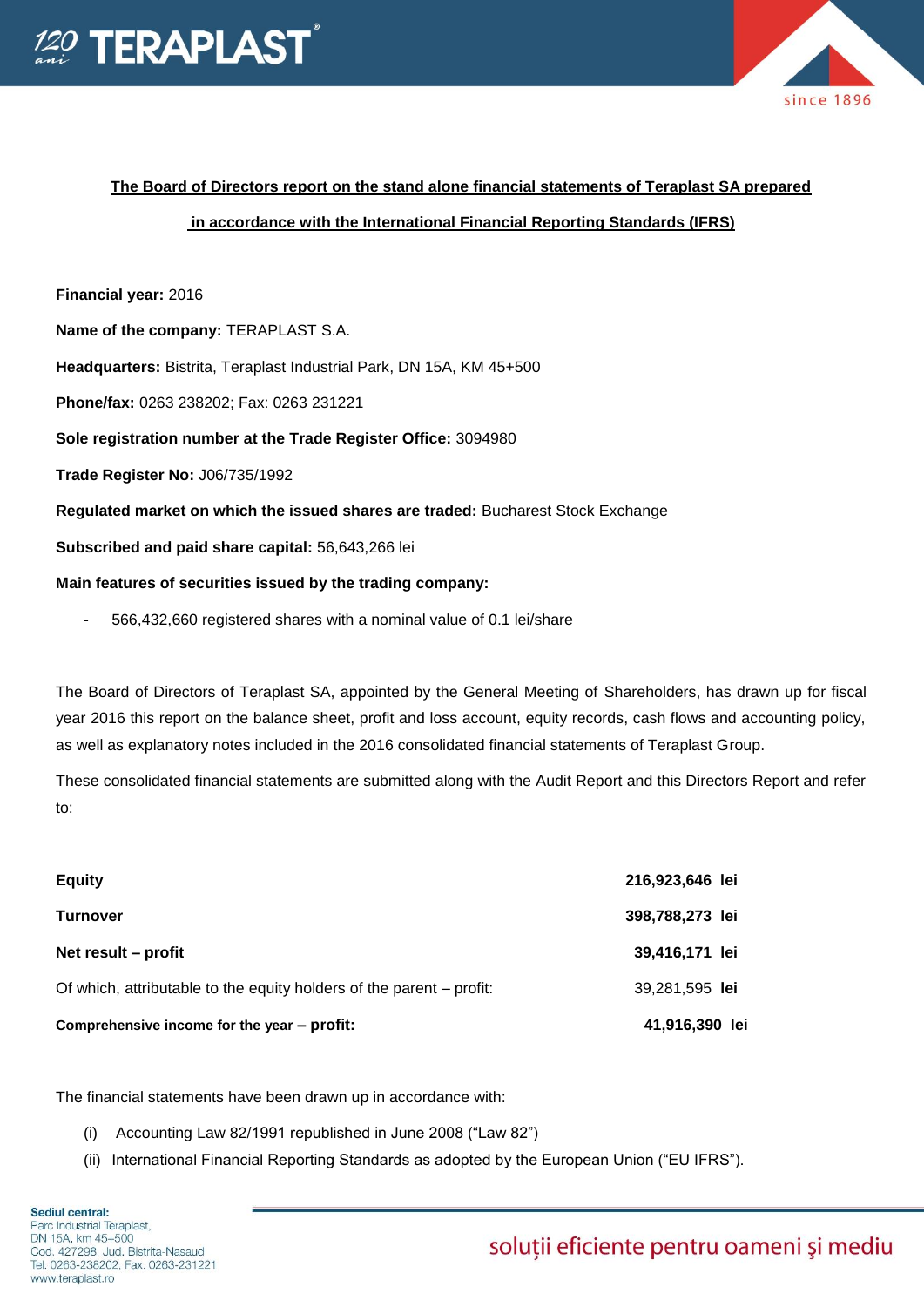The consolidated financial statements includes the financial statements of the parent company, of the subsidiaries and of the jointly-controlled unit. Teraplast Group has been audited by KPMG Audit SRL, independent auditor. The audit results are presented in the Report of independent auditor KPMG Audit SRL.

The control is obtained when the company has the power to control the financial and operational politics of an entity in order to obtain benefits from its activity.

Where necessary, correction is made on the financial statements of the subsidiary in order to bring its accounting politics in accordance with those of the Group.

All the intragroup transactions balance, incomes and expenses are eliminated from the consolidation. Non-controlling interests in assets (excluding commercial fund) of the consolidated subsidiary are separately identified from the Group's equity owned in this. Non-Controlling interests are the amount of these interests at the initial combination of the companies and in the part owned by the non-controlling interests in the changes of the equity starting with the combination date.

The application of IAS 27(revised in 2010) had as a result changes in the accounting politics of the Group regarding modifications of ownership in subsidies.

Specifically, the revised standard affected the accounting politics of the Group regarding modifications of ownership in its subsidies, which does not have as a result the loss of control. In the previous years, in the absence of specific IFRS requests, the increments in the existing subsidies were handled in the same manner as the acquisition of subsidies, with commercial fund or with a gain recognized from an acquisition by negotiating, by case: for the decrease of the existing subsidies which not implicate a loss of control, the difference between the received price and the adjustment of non-controlling interests was recognized in the profit and loss account. According to IAS 27 (revised in 2010), all there increases and decreases are treated in the equity, without impact on the commercial fund or on the profit and loss account.

When control is lost in a subsidiary as a result of a transaction, event of circumstances, the revised Standard stipulates the Group the unrecognized all the assets, liabilities and non-controlling interests at the accounting value and to recognize the just value of the received price. Any interests retained in a subsidiary is recognized as a gain or a loss in the profit and loss account.

### **1. Analysis of Group's activity**

These are the financial statement of Teraplast Group. The consolidation includes the following companies: Acestea sunt situatiile financiare consolidate ale Grupului Teraplast. Perimetrul de consolidare cuprinde societatile Teraplast S.A. ("parent company"), Politub SA ("jointly-controlled unit"), Teraglass Bistrita SRL ("subsidiary"), Teraplast Logistic SRL ("subsidiary"), TeraSteel SA ("subsidiary"), Teraplast Group SRL ("subsidiary) and Teraplast Hungaria.

### *a) Description of the basic business activity of the parent company:*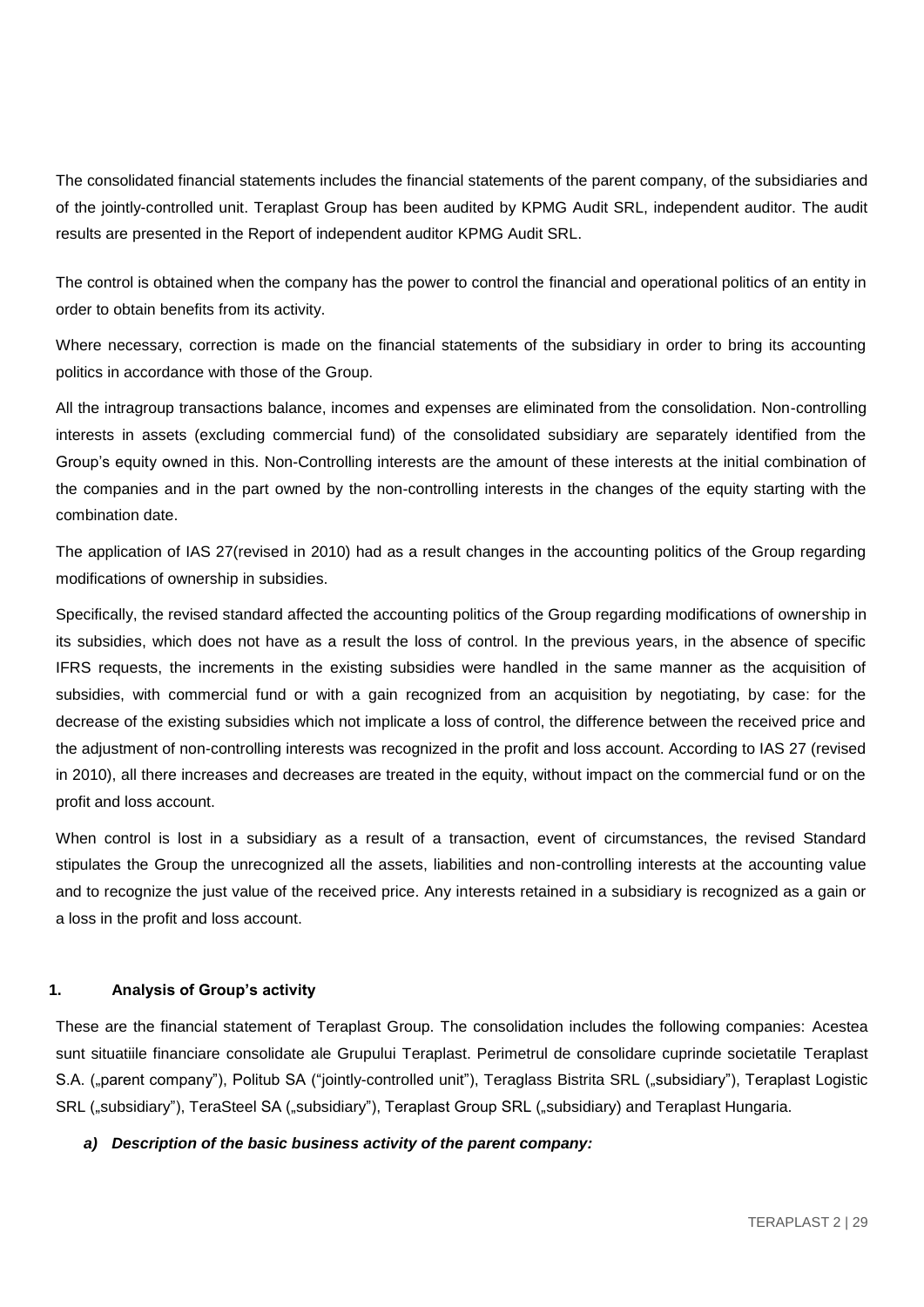Our company is operating based on Company Law 31 / 1990 (with subsequent amendments and additions) and the Stock-market Law 297/2004. According to Item 6 of the Memorandum of Association our field of activity is: "Manufacture of plastic plates, sheets, tubes and profiles".

## *b) Date of establishment:*

Teraplast S.A. is a joint-stock company established in Romania in 1992 by taking over the activities carried out by *Intreprinderea de Materiale de Constructii Bistrita* [Building Materials Company of Bistrita].

## *c) Mergers or significant reorganisation of the Company or its controlled companies during the fiscal year:*

Teraplast is a company with Romanian majority capital, being listed on the Bucharest Stock Exchange since 2008. The subscribed and paid-in capital at the end of fiscal year 2016 is of 56,643,266 lei. The shareholders' structure at the end of the assessed period is the following:



Teraplast (TRP) is currently one of the leading Romanian manufacturers for the construction, fittings and arrangement market. Our company's product portfolio covers three lines of business: Fittings & Arrangement, Joinery profiles and Granules. The Thermal Insulation line of business has been transferred, as of April 2015, to a separate entity – Teraglass. Teraplast owns manufacturing facilities divided to a PVC plant (PVC pipe department, PVC panel department, PVC joinery profile department, PVC granules department) and the Polyolefin plant (PE manhole and storage tanks department, PVC & PP fittings department and PP tubes department).

The subsidiaries of the Group in which Teraplast has direct holding are: Politub SA, TeraSteel SA, Teraglass Bistrita SRL, Teraplast Group SRL, Teraplast Hungaria and Teraplast Logistic SRL.

TeraSteel is a manufacturer of polyurethane foam and zinc coated sandwich panels. At the end of 2016 Teraplast's shareholding in TeraSteel was of 97.95%, as compared to 78.71% in 2015. As of 2013, TeraSteel has been manufacturing metal zinc coated structures for constructions. The investment in the new zinc coated structures totalled 2.5 million Euros and had 50% European funding via the Sectoral Operational Programme "Increase of Economic Competitiveness". Zinc coated structures have replaced the classic metal structures in TeraSteel's portfolio.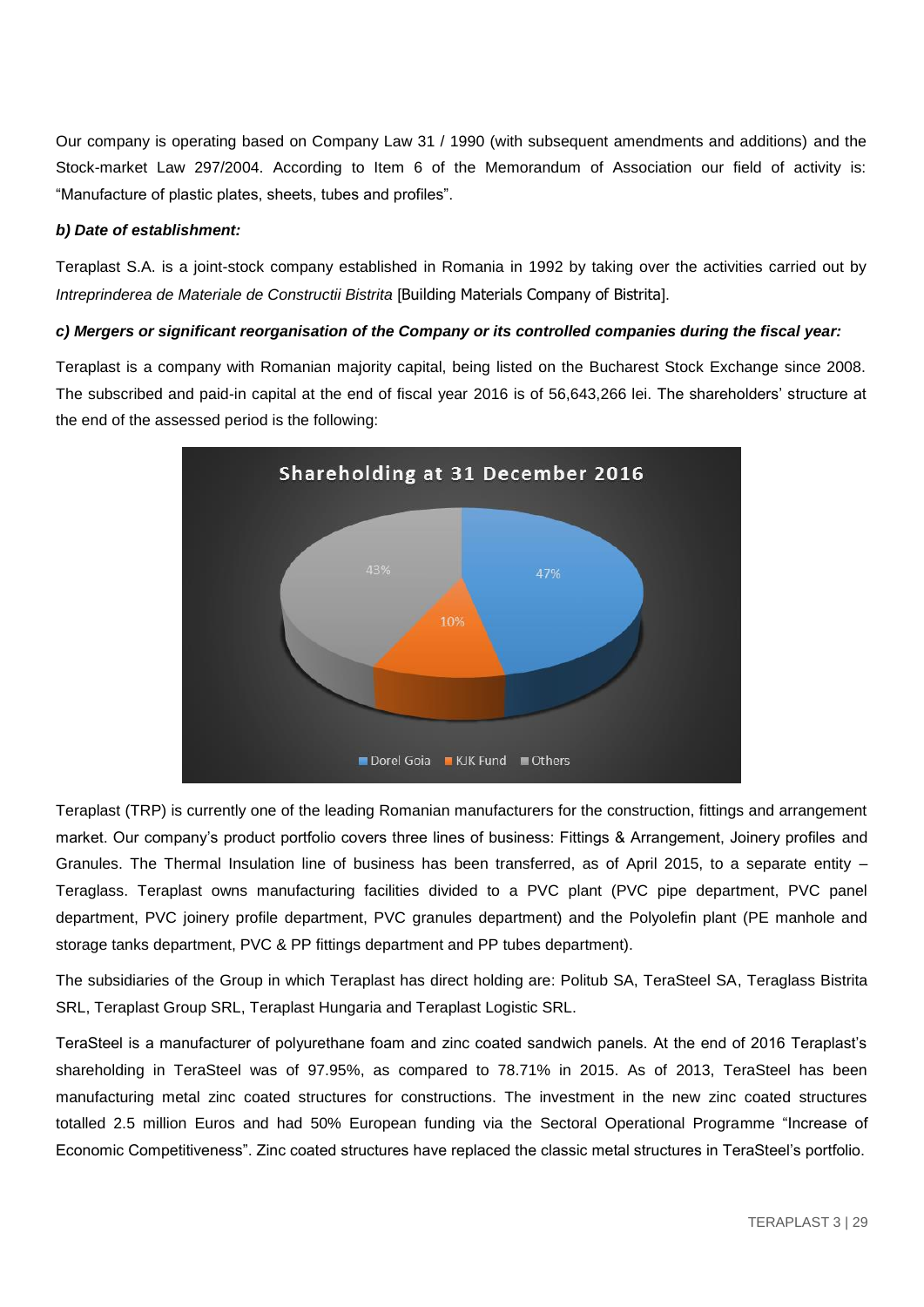Politub is a manufacturer of medium and high density PE tubes and pipes designed for water and natural gas transmission and distribution, but also for telecommunications, sewage and irrigations. Politub also manufactures fittings (adapting pieces) from PE pipe segments and polyethylene tubes with structured walls (corrugated pipes). Teraplast's shareholding in Politub is 50%, the other shareholder being the French company Socotub.

Limited company Teraglass Bistrita SRL was set up in 2011 and Teraplast SA is a 100% shareholder. In 2015 Teraplast decided to transfer the Thermal Insulation line of business to Teraglass Bistrita SRL. The transfer of activity implies renting the real estate where the manufacturing activity is developed (land and buildings), and the manufacturing equipment will be sold to Teraglass Bistrita. The transaction price will be established according to an evaluation report prepared by an independent expert. Teraplast will maintain ownership over the sold assets until the full payment of the price. The thermal insulation plant is located in Bistrita, was built in 2004 and was not included in the plan for relocation to Teraplast Industrial Park at Saratel.

The company Teraplast Logistic SRL was established in 2016, and Teraplast has the quality of shareholder with 99% of share capital. Teraplast Logistic SRL took over all the logistic activities (warehousing and transport). The outsourcing of the logistic activities is made in the context of which Teraplast Group intends to focus on core business activities, while the related activities are to be run to separate entities.

The company Teraplast Group SRL was established in 2015, and Teraplast has the quality of shareholder with 51% of its share capital.

## *d) Describing acquisitions and/or sale of assets;*

The total company assets as of 31st December 2016 was 306.906.515 lei, with 5.220.703 lei less than the value recorded at the beginning of the year, out of which:

- 3.580.086 lei representing decreases of the company's circulating assets (stocks, receivables, cash);
- 1.640.617 lei representing decreases of the company's fixed assets;

### *e) Main results of the Group's activity appraisal;*

 **Situation of the profit and loss account** - namely costs and income grouped according to their source in 2016 are as follows:

| Profit and loss account (thousand lei)                             | 2016      | 2015      |
|--------------------------------------------------------------------|-----------|-----------|
| Net turnover                                                       | 398.788   | 393.542   |
| Variation of stocks of finished products and underway production - | 3.980     | 3.851     |
| balance C/(D)                                                      |           |           |
| Other operating income                                             | 677       | 1.253     |
| <b>Operating income - TOTAL</b>                                    | 403.445   | 398.646   |
| Costs with raw materials, used consumables and goods               | (267.833) | (272.566) |
| Employee entitlement expenses                                      | (34.047)  | (32.555)  |
| Provisions, adjusting entries for amortisation and depreciation    | (15.235)  | (15.826)  |
| -out of which depreciation of fixed assets and amortisation        | (15.638)  | (15.327)  |
| Earnings/losses from tangible and intangible assets                | (38)      | (195)     |
| Earnings/losses from investment evaluation at their actual value   | 192       | (1.242)   |
| Other operating expenses                                           | (39.891)  | (36.258)  |
| <b>Operating expenses - TOTAL</b>                                  | (356.852) | (358.643) |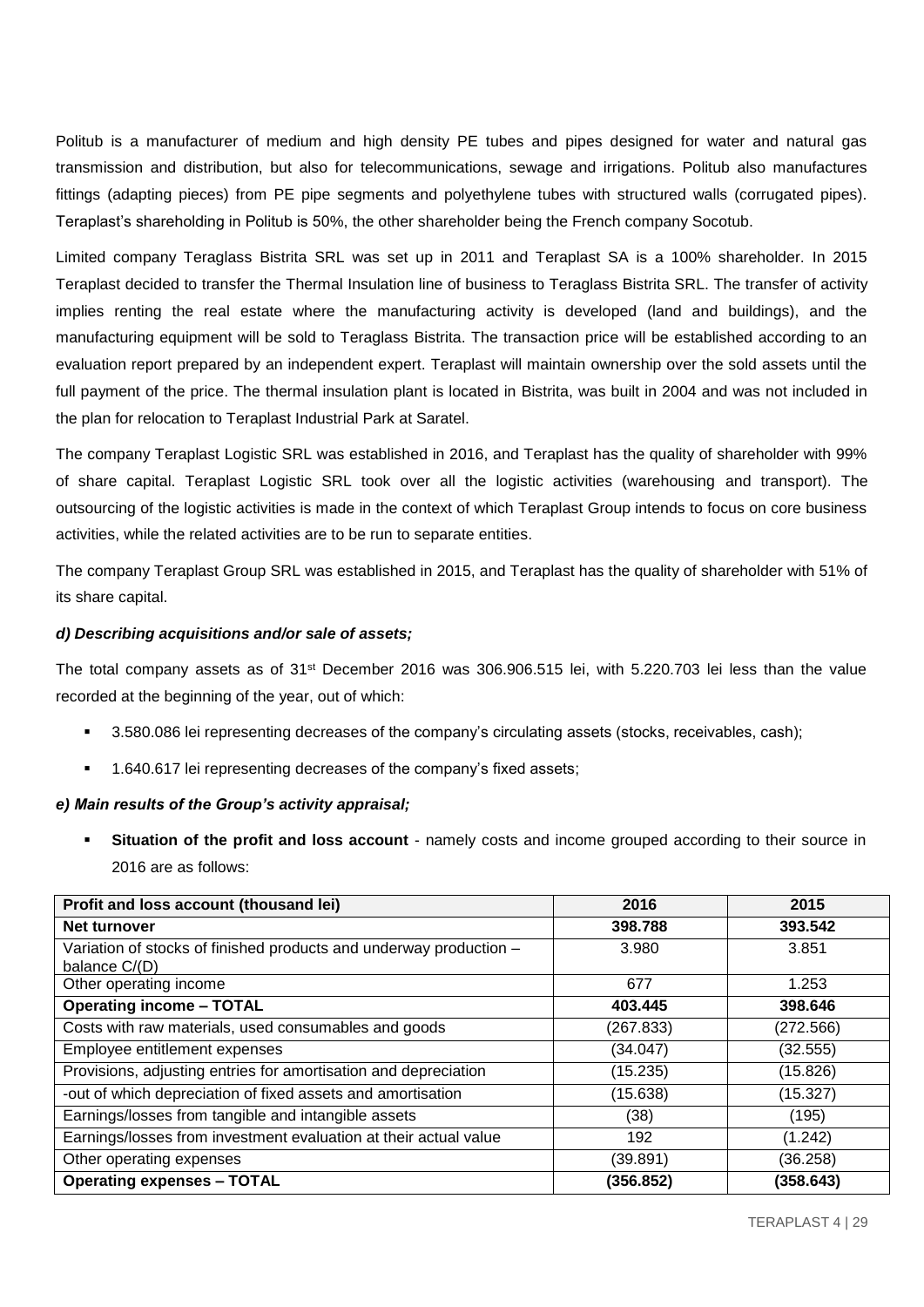| <b>Operating profit</b>                                                                   | 46.593  | 40.003  |
|-------------------------------------------------------------------------------------------|---------|---------|
| Financial income                                                                          | 3.769   | 4.168   |
| Financial costs                                                                           | (5.979) | (7.434) |
| <b>Financial result</b>                                                                   | (2.210) | (3.266) |
| Share of the profit or loss of the joint venture accounted for using the<br>equity method | 751     | 4.119   |
| <b>Total income</b>                                                                       | 407.965 | 406.933 |
| <b>Total expenses</b>                                                                     | 368.548 | 371.686 |
| <b>Gross result</b>                                                                       | 45.133  | 40.857  |
| Tax on profit                                                                             | (5.717) | 5.610   |
| Net profit                                                                                | 39.416  | 35.247  |
| <b>EBITDA</b>                                                                             | 61.347  | 58.994  |

## **The Group has determined EBITDA as follows:**

| Indicators (thousand lei)                    | 2016   | 2015   |
|----------------------------------------------|--------|--------|
| Net profit                                   | 39.416 | 35.247 |
| Interest expense                             | 939    | 1.493  |
| Amortization expense                         | 15.847 | 15.748 |
| Fixed and current asset depreciation         | (574)  | 896    |
| Current tax expense and deferred tax expense | 5.717  | 5.610  |
| <b>EBITDA</b>                                | 61.347 | 58.994 |

• The changes in assets are:

| <b>Assets (thousand lei)</b>                                                     | 2016     | 2015     | <b>Differences</b> |
|----------------------------------------------------------------------------------|----------|----------|--------------------|
| 1.1. Fixed assets, out of which:                                                 | 157.570  | 159.211  | (1.641)            |
| 1.1.1. Tangible assets                                                           | 133.698  | 130.065  | 3.633              |
| 1.1.2. Real estate investment                                                    | 9.755    | 12.115   | (2.360)            |
| 1.1.3. Intangible assets                                                         | 1.371    | 1.080    | 292                |
| 1.1.4. Investments in the joint venture accounted for<br>using the equity method | 12.686   | 15.935   | (3.249)            |
| 1.1.5. Investments in subsidies                                                  | 60       | 16       | 44                 |
| 1.1.6. Other financial fixed assets                                              | $\Omega$ | $\Omega$ | $\Omega$           |
| 1.2. Current assets, out of which:                                               | 149.336  | 152.916  | (3.580)            |
| 1.2.1. Stocks                                                                    | 67.059   | 53.356   | 13.703             |
| 1.2.2. Trade receivables and similar                                             | 65.919   | 86.616   | (20.697)           |
| 1.2.3. Prepayments                                                               | 326      | 388      | (62)               |
| 1.2.4. Recoverable tax on profit                                                 |          | $\Omega$ | 16.032             |
| 1.2.5. Cash and short term deposits                                              | 16.033   | 12.557   | 3.476              |
| 1.3. Assets for sale                                                             | $\bf{0}$ | $\bf{0}$ | $\Omega$           |
| <b>Total assets</b>                                                              | 306.907  | 312.127  | (5.220)            |

• The liability structure in the company balance sheet as of 31<sup>st</sup> December 2016 is: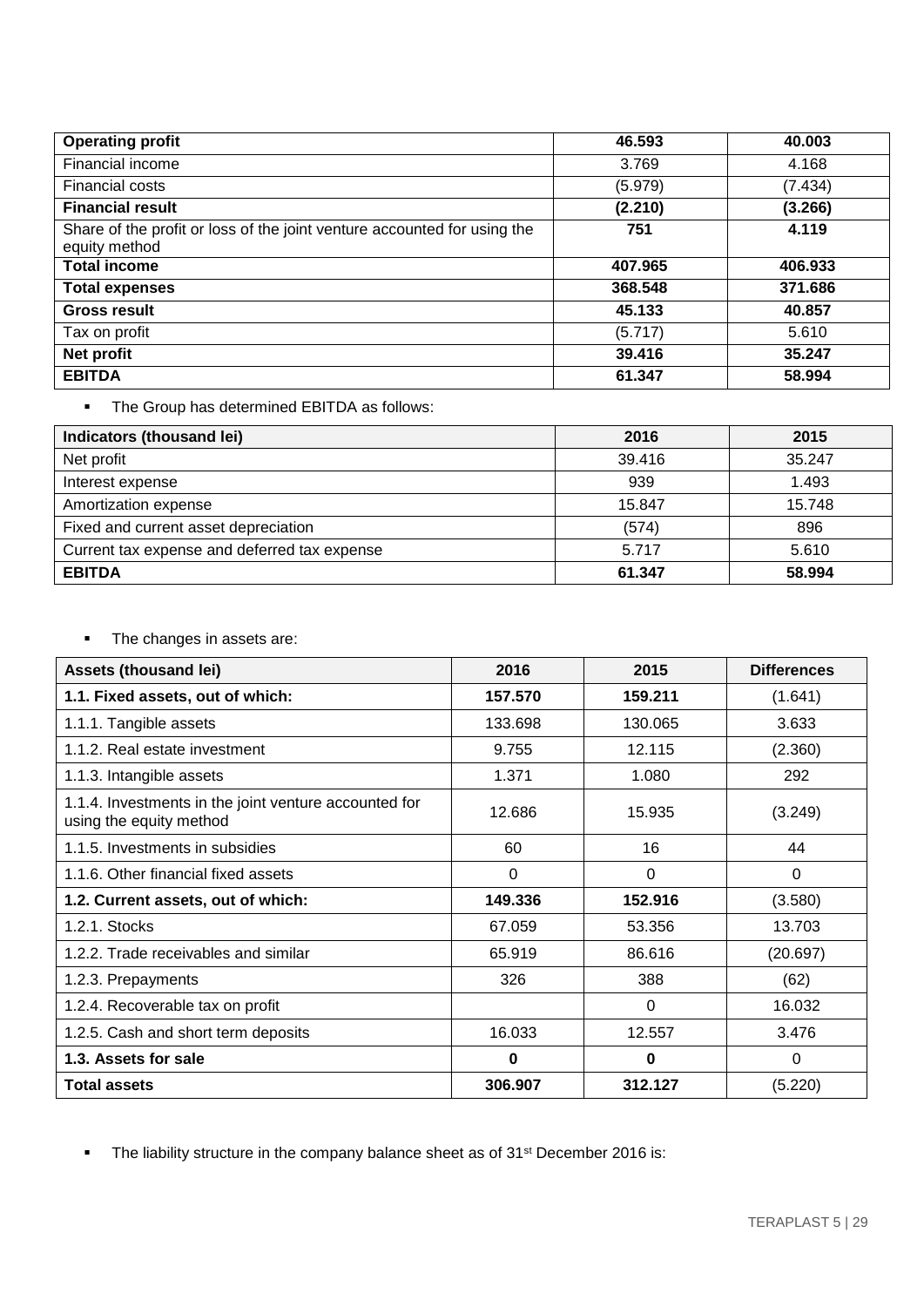| Liabilities (thousand lei)                       | 2016    | 2015           | <b>Differences</b> |
|--------------------------------------------------|---------|----------------|--------------------|
| 1.1. Total share capital, out of which:          | 56.643  | 28.888         | 27.755             |
| 1.1.1. Subscribed capital                        | 56.643  | 28.888         | 27.755             |
| 1.2. Other elements of capital                   | 451     | 951            | (500)              |
| 1.3. Share premium                               | 27.385  | 27.385         | 0                  |
| 1.4. Revaluation reserve                         | 21.742  | 18.566         | 3.176              |
| 1.5. Legal reserves                              | 12.407  | 9.853          | 2.554              |
| 1.6. Reported result                             | 97.961  | 97.591         | 370                |
| <b>Stockholders' equity</b>                      | 216.589 | 183.233        | 33.356             |
| Non-controlling interests                        | 335     | 200            | 135                |
| <b>Total equity</b>                              | 216.924 | 183.433        | 33.491             |
| 1.2. Long-term liabilities                       | 17.313  | 18.186         | (873)              |
| 1.2.1. Loans and finance lease liabilities       | 10.505  | 10.535         | (30)               |
| 1.2.2. Other long term liabilities               |         | $\overline{a}$ |                    |
| 1.2.3. Liabilities for employee benefits         | 352     | 295            | 57                 |
| 1.2.4. Investment subsidies - noncurrent portion | 2.929   | 3.373          | (444)              |
| 1.2.5. Deferred tax liabilities                  | 3.528   | 3.982          | (454)              |
| <b>1.3. Current liabilities</b>                  | 72.670  | 110.508        | (37.838)           |
| 1.3.1. Trade and other payables                  | 53.041  | 66.888         | (13.847)           |
| 1.3.2. Loans and finance lease liabilities       | 15.919  | 38.533         | (22.614)           |
| 1.3.3. Other current financial liabilities       |         | $\blacksquare$ |                    |
| 1.3.4. Income tax payable                        | 189     | 1.446          | (1.257)            |
| 1.3.5. Investment subsidies - current portion    | 463     | 467            | (4)                |
| 1.3.6. Provisions                                | 3.057   | 3.174          | (117)              |
| <b>Total liabilities</b>                         | 89.983  | 128.694        | (38.711)           |
| <b>Total equity and liabilities</b>              | 306.907 | 312.127        | (5.220)            |

Group's **Equities** decreased in fiscal year 2016 by 5,220 thousand lei.

The **legal reserve** amounts to 12,407 thousand lei and represents 22% of the share capital.

Group's **total debts** decreased by 38,711 thousand lei mainly following decrease of commercial liabilities.

The evolution of current assets and liabilities is as follows:

| Assets (thousand lei) | 2016    | 2015    |
|-----------------------|---------|---------|
| Current assets        | 149.336 | 152.916 |
| Current debts         | 72.670  | 110.508 |
| Net current assets    | 76.666  | 42.408  |

The bookkeeping was made by the company's own accounting and financial service, designed to keep an accurate and updated track of accounting operations, to observe the accounting principles as well as accounting rules and methods provided by the applicable regulations. The balance sheet has been drawn up according to the checking balance and synthetic accounts, and observance of methods of regulation and rules for establishing the balance sheet was intended, balance sheet entries with bookkeeping data recordings being in agreement with the real situation of stock list-based entries.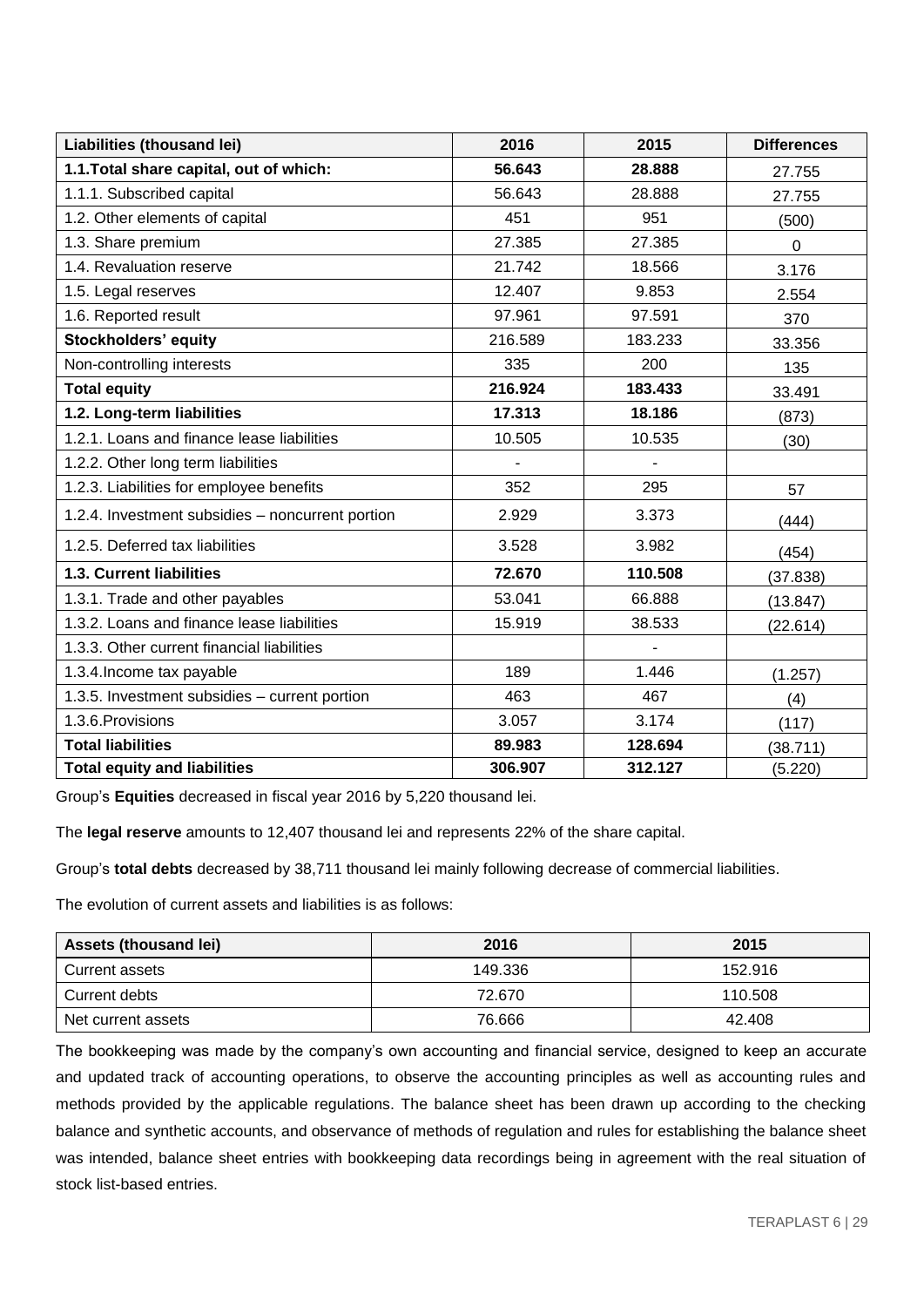The profit and loss account accurately reflects the 2016 income, expenses and financial results. An inventory was made for Group's total assets, the results being mentioned in the bookkeeping records and the balance sheet. The company has organized a preventive financial control activity.

The internal audit for fiscal year 2016 was conducted by General Consulting MGI.

## **Elements of general evaluation**

## **a) Profit/(loss):**

| Indicators (thousand lei) | Actual 2016 | Actual 2015 |
|---------------------------|-------------|-------------|
| Gross profit (loss)       | 45.133      | 40.857      |
| Net profit (loss)         | 39.416      | 35.247      |

In the analyzed period the Group's net profit had the value of 39.42 million lei, as compared to 35.25 million lei in 2015. The evolution of the net profit was mainly supported by the significant improvement of our operating performance, i.e. Teraplast Group achieved in 2016 an **operating result** of 46.69 million lei as compared to 40 million lei for the similar 2015 period.

## **b) Turnover:**

| Indicators (thousand lei) | <b>Actual 2016</b> | <b>Budget 2016</b> | Actual 2015 | ≜% vs<br>2015 | ≜% vs<br><b>Budget</b> |
|---------------------------|--------------------|--------------------|-------------|---------------|------------------------|
| urnover                   | 398.788            | 473.241            | 393.542     |               | (16)                   |

The market segments of Teraplast Group had in 2016 a fluctuant evolution. Residential and non-residential had a good evolution, while the environment infrastructure segment had a good evolution in the first part of the year while there were still available the financing from de previous budgetary exercise (2007-2013), but starting with July the infrastructure entered a deadlock. In the new budgetary exercise 2014-2020 the environment infrastructure (water and sewage) has over 6.32 billion EUR available non-returnable financing. However, after 2 years since the launch of the new financing axis none of the 43 new environment infrastructure projects is in the working contracts signing phase, most of them being at the most in the projecting phase.

## **c) Export:**

| Indicators (thousand lei) | 2016    | 2015    | $\blacktriangle$ % vs 2015 |
|---------------------------|---------|---------|----------------------------|
| <b>Turnover</b>           | 398.788 | 393.542 | $1\%$                      |
| Export/EUR                | 19.409  | 13.879  |                            |
| Export/LEI                | 88.134  | 70.827  | 24%                        |

The evolution of the turnover was also supported by the exports which increased by approximately 24% as compared to the similar period of last year. Teraplast Group exports in Germany, Austria, Hungary, Slovenia, Czech Republic, Slovakia, Italy, Bulgaria, Serbia or Belgium.

## **d) Costs:**

| <b>Expenses (thousand lei)</b>            | 2016    | 2015    |
|-------------------------------------------|---------|---------|
| Raw materials, used consumables and goods |         |         |
| Costs with raw materials                  | 218.478 | 228.979 |
|                                           |         |         |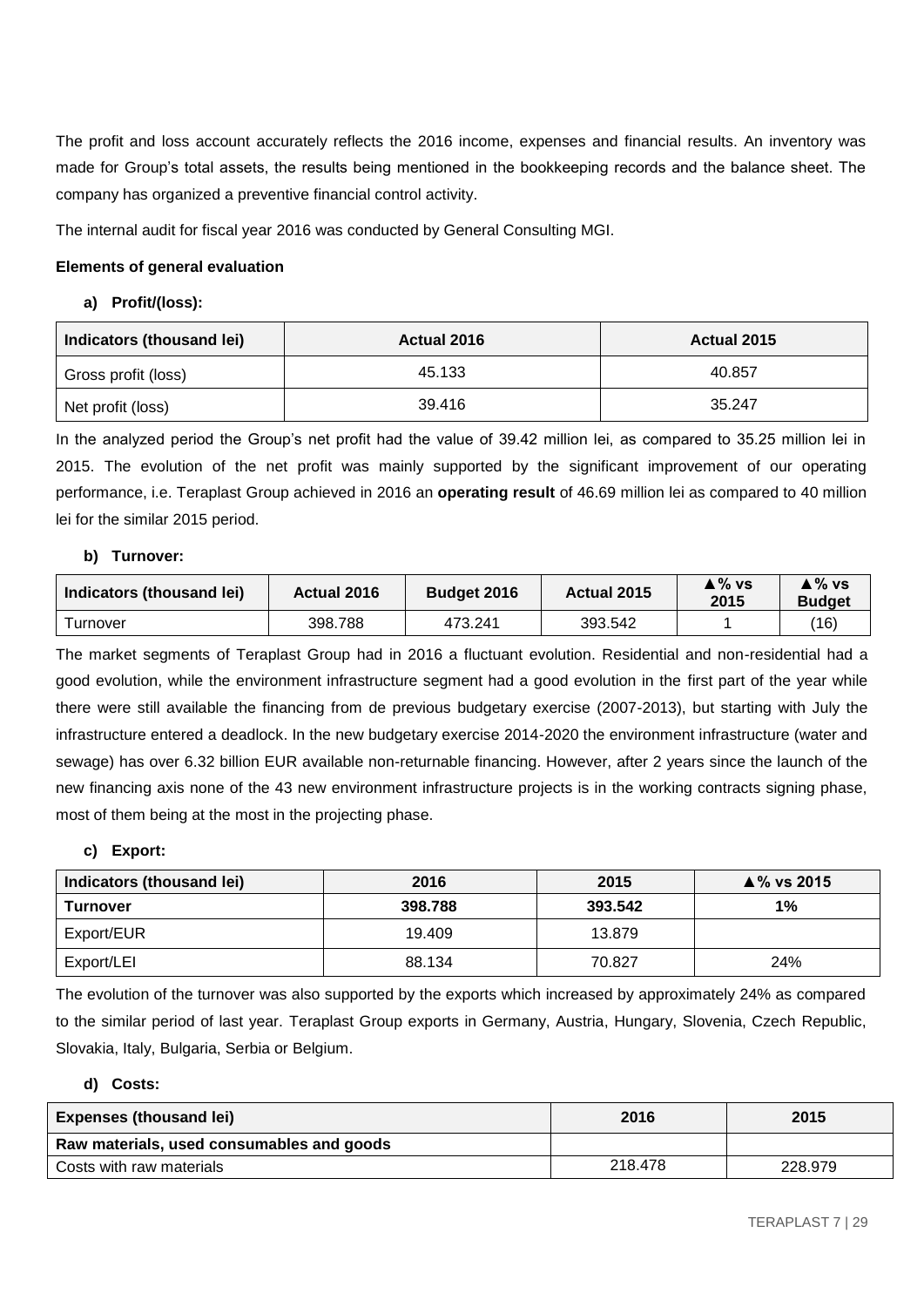| Costs with consumables                                                                     | 14.857  | 16.459  |
|--------------------------------------------------------------------------------------------|---------|---------|
| Costs with goods                                                                           | 33.688  | 26.495  |
| Used packages                                                                              | 810     | 634     |
| <b>TOTAL</b>                                                                               | 267.833 | 272.566 |
| <b>Employee entitlement expenses</b>                                                       |         |         |
| <b>Salaries</b>                                                                            | 26.180  | 23.897  |
| National insurance fund contributions                                                      | 6.586   | 5.944   |
| Meal vouchers                                                                              | 1.300   | 1.108   |
| Other benefits for employees                                                               | (20)    | (94)    |
| Expenses representing the employees participation to profit as<br>benefits based on shares |         | 951     |
| Expenses with bonuses representing the employees participation to<br>profit                |         | 377     |
| Contributions afferent to employees participation to profit                                |         | 372     |
| Incomes from operating subventions for employees payment                                   |         |         |
| <b>TOTAL</b>                                                                               | 34.047  | 32.555  |

## **e) Market share:**

Considering that our Group's products are diverse, a global market share cannot be determined.

## **f) Cash flow:**

The Group had in the accounts at December 31st 2016 the amount of **16,03 million lei**.

## **1.1.2 Evaluation of the Group's technical level**

**a)** The production facilities of the companies in the Group are located in the Teraplast Industrial Park, developed outside Bistrita, on a surface of over 21.200 sqm. During 2007-2014 Teraplast Group invested over 200 million lei in the development and the modernization of the production capacities, but also in the products portfolio extension. Teraplast Group currently holds in Saratel production capacities on an area of over 21.200 square meters, divided into: PVC Products Factory (Department of PVC pipes, Department of PVC paneling, Department of window profiles, Department of PVC compounds) and Polyolefin Factory (Department of manholes and tanks from PE, Department of PP and PVC fittings and Department of PP pipes), sandwich panels factory and PE pipes factory. The factories of galvanized profiles and PVC windows and doors are locate in the industrial area of Bistrita.

Teraplast benefits of a sales system that includes a network of own or rented warehouses, opened in cities of: Bucharest, Brasov, Galati, Deva, Iasi, and partnerships with distributors across the country. Teraplast also performs export activities, the main foreign markets in which we operate are Germany, Serbia, Hungary, Moldova, Austria, Slovenia and Bulgaria.

## **1.1.3 Evaluating the provision of technical and material supplies**

Provision of supplies is tightly related to building a complex of good work relationships among departments inside and outside of the Group. In this context, supply operations should permanently keep active its interactions with the technical, manufacturing, economics and commercial departments. Outside the Group, the procurement department has relationships with suppliers in order to purchase material resources, establish terms of supply, enter into contracts and conduct deliveries.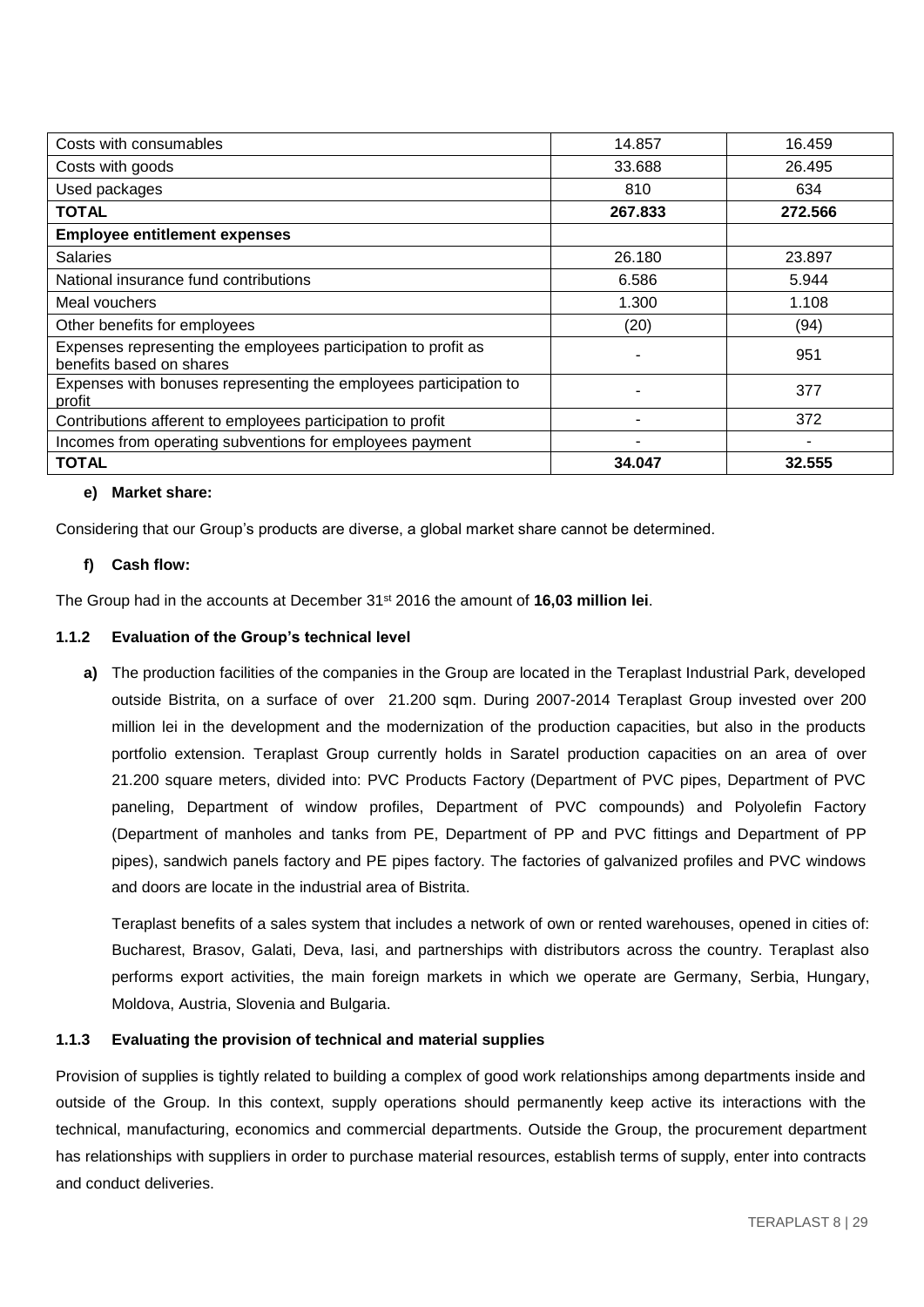The procurement process is based on the material requirements generated by the annual and monthly production programmes correlated with permanent assessment of the daily average consumption and adjusting to the minimum stock levels that ensure the best manufacturing operations. Material requirements are assessed by people in charge of buying and are supervised by the acquisitions manager, who establishes according to specific criteria the suppliers they are going to deal with.

A major part of the procurement activity is the selection of suppliers. Supplier evaluation criteria concern the quality and the extent to which their products comply with the required specifications, price, available supplier credit, payment deadline, delivery deadline, development of previous deliveries, compliance with conditions concerning the ordered quantity and requested quality that, all of them, define a supplier's delivery potential.

Teraplast Group has, for both raw materials and other materials, at least two alternative agreed suppliers, national as well as European and even Asian. Holding a complex database of alternative suppliers is a real advantage for the procurement department, which can this way obtain competitive purchase prices and can sustain a continuous flow process.

## **1.1.4 Evaluating the sales activity**

- a) Teraplast Group has a sales system that includes its own network of rented or owned storehouses opened in: Bucharest, Brasov, Galati, Deva, Iasi, as well as partnerships with distributors countrywide. Teraplast also conducts export operations, its main external markets being Germany, Serbia, Hungary, Republic of Moldova, Austria, Slovenia, Bulgaria.
- b) Considering that Teraplast operates on construction materials market, seasonality is a major factor in the monthly evolution of sales. In these circumstances, the peak activity covers about 6 months (May to October). The distribution policy targets mainly specialist customers in the installation and construction fields, and the distribution channels are:
	- Sales through distributors and resellers (internal market and partially exports);
	- Sales by specialized networks (DIY) (internal market and exports);
	- Sales to general contractors and constructors (tenders for infrastructure projects);
	- Direct sales to cable manufacturers or other profiles (internal market and exports);
- c) Teraplast Group's trading policy does not allow exposure rates of over 6% per customer.

### **1.1.5. Evaluating aspects related to the Group's employees/staff**

Average number of employees increased from 567 in 2015 to 589 in 2016.

According to the applicable collective agreement, Group's minimum pay rates cannot go below the national minimum wage. The collective agreement provides that the wage should include the basic pay, indemnities, premiums and other additions. The Group paid the following categories of additions: night shift increments, additions for additional hours, additions for working on Sundays and Saturdays and additions for average hours of work in a noxious environment.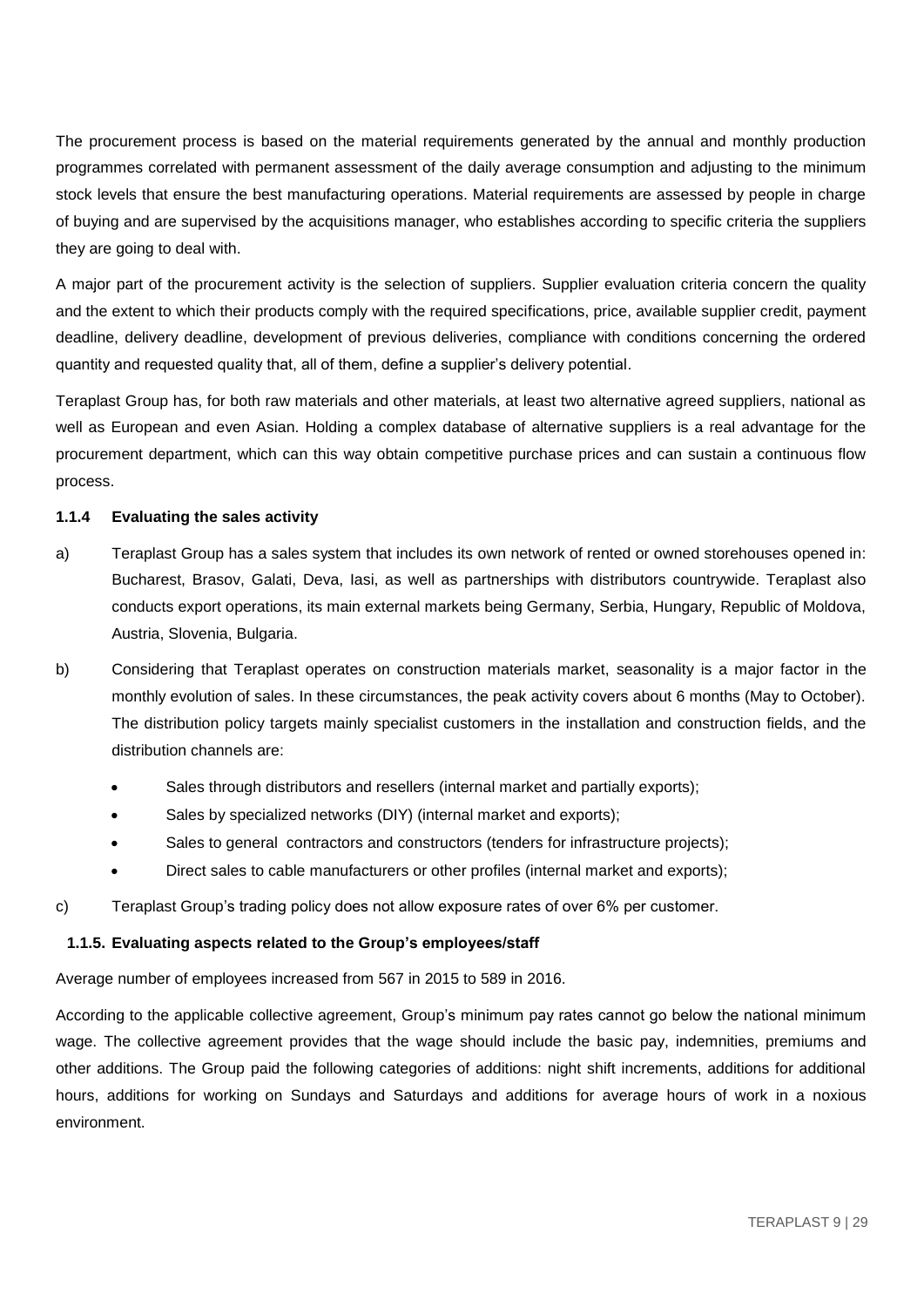The Group's spends money for partial compensation of tickets for rest and treatment. These benefits are granted to the Group's employees according to the collective agreement currently applicable. The collective agreement applicable at the company level is negotiated from time to time with workers unions.

Moreover, pursuant to the collective agreement, the Group should pay to its employees upon their retirement an amount equal to a multiplier of their gross wages, according to their period of employment, working conditions etc. Our Group has made provisions for such payments. Beside taxes paid to government funds and insurance funds, the Group has no other obligations related to post-retirement benefits.

## **1.1.6. Evaluating aspects related to the impact of the basic Group activity on the environment**

The main activity of Teraplast has inherent effects on the environment. These effects are carefully monitored by the local authorities and Teraplast's management. A preventive approach and an intention to diminish the impact on the environment are guiding elements for the company activity, in that Teraplast has obtained for its manufacturing processes:

 $\checkmark$  water management licence no. 433/05.08.2016- revision.

The following permits and licences were in force for 2015:

- environmental permit for the manufacture of plastic plates, sheets, tubes and profiles for constructions in the manufacturing plant from Bistrita, unincorporated locality of Sarata, fn [without number]; locality of Saratel, fn, DN 15A, commune of Sieu Magherus, Bistrita-Nasaud County (Industrial Park Teraplast): environmental permit no. 169/30.12.2009, revised on 24.08.2012, valid for 10 years.
- environmental permit for the manufacture of PVC joinery elements with insulated glazing manufacturing plant of Bistrita, Strada Tarpiului nr. 27/A – Environmental Permit no. 127/15.10.2010, valid for 10 years.

#### **Evaluating the research and development aspects**

Teraplast is registered in Potential Contractors' Register thanks to its Research Centre. Its research and development programs are financed from Group's own funds as well as national or European funds. In 2015 the Research and Development Centre conducted research activities for improving the existing products and for the manufacturing of new products.

In 2016 the Research Centre developed the following themes:

- 1. Compounds formulation for sewage PVC pipes with organic-based stabilizers;
- 2. Formulation for PVC reinforcing spire used for composite tubes with organic-based stabilizers;
- 3. Formulation for compounds used for profiles with organic-based stabilizers;
- 4. Formulation for PVC ventilation tubes and profiles with organic-based stabilizers, with normal endurance and fire action;
- 5. Formulation for windows PVC profiles with organic-based stabilizers;
- 6. Formulation for compounds used for windows PVC profiles with organic-based stabilizers.

#### **1.1.7. Evaluating the Group's activity in terms of risk management**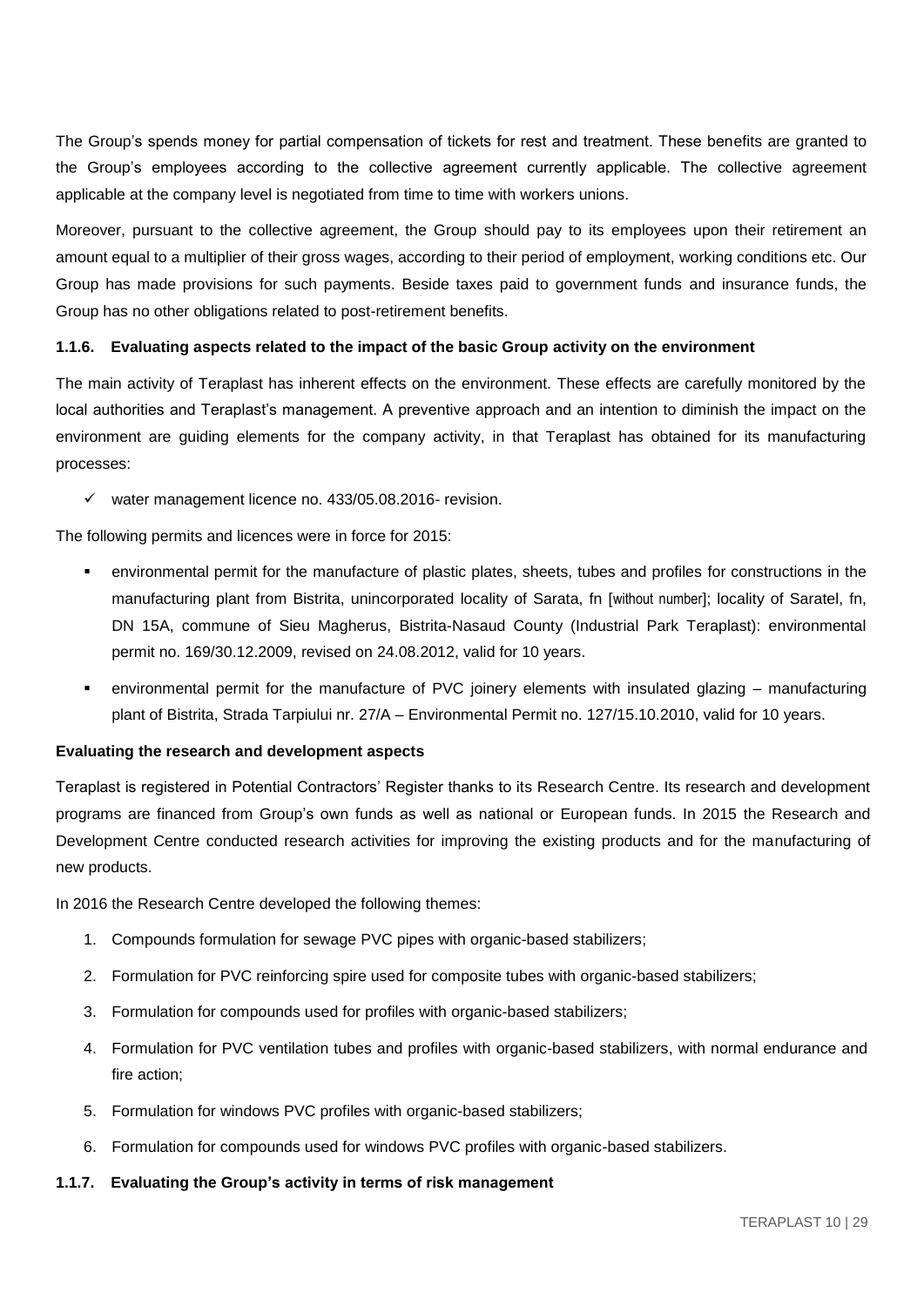## *Credit risk*

Credit risk concerns a risk incurred by a third party's failing to comply with its contract obligations, thus causing financial losses to the Group. The Group has adopted a policy of trading only with trustworthy parties and obtaining enough guarantees, where possible, as a means to reduce risk of financial loss from failure to observe terms of contracts. Group's exposure and Third Parties' credit ratings are monitored by the Group management. Trade receivables cover a large number of customers from various industries and geographical areas. Customers' creditworthiness is constantly evaluated in terms of their financial conditions and, if appropriate, credit insurance is made.

The Group has no significant exposure to credit risk towards any counterparty or group of counterparties with similar features. The Group defines *counterparties* as being entities with similar features when acting as affiliated entities.

## *Liquidity risk*

Final responsibility for liquidity risk management belongs to executive managers, who have built an accurate management framework for liquidity risks on short, medium and long-term insurance for the Group's funds and cash management requirements.

The Group manages cash-related risk by maintaining appropriate reserves, bank facilities and reserve lending facilities, by permanently monitoring actual cash flows and by matching financial assets deadlines and debts deadlines.

#### *Foreign exchange risk management*

The Group conducts transactions in various currencies. Hence the foreign exchange risks. Exposure to foreign exchange risks is managed according to approved policies.

Our Group is mainly exposed to the EUR to RON exchange rate. The sensitivity analysis includes only the left currency expressed in elements of the money system and adjusts the conversion at the end of the period for a 10% amendment to the exchange rate. Changes will be attributed to exposure related to loans, trade receivables and debts with foreign partners in EUR at the end of the year.

#### *Managing interest rate risk*

Group's interest-bearing assets, income, as well as cash flow from operating activities are exposed to fluctuations in market interest rates. The Group's interest rate risk is apparent in its bank loans. Variable interest rate loans expose the Group to the risk of cash flow from interest. The Group has not resorted to any hedging operation in order to lower its exposure to interest rate risks.

The Group is permanently monitoring its exposure to interest rate risks. This includes simulation of various scenarios, including refinancing, updating of existing positions, funding alternatives. Based on such scenarios, the Group is estimating the potential impact upon the profit and loss account of fluctuations defined by the interest rate. The same interest fluctuation is used for each currency in each simulation. These scenarios are prepared only for debts representing the main interest-bearing positions.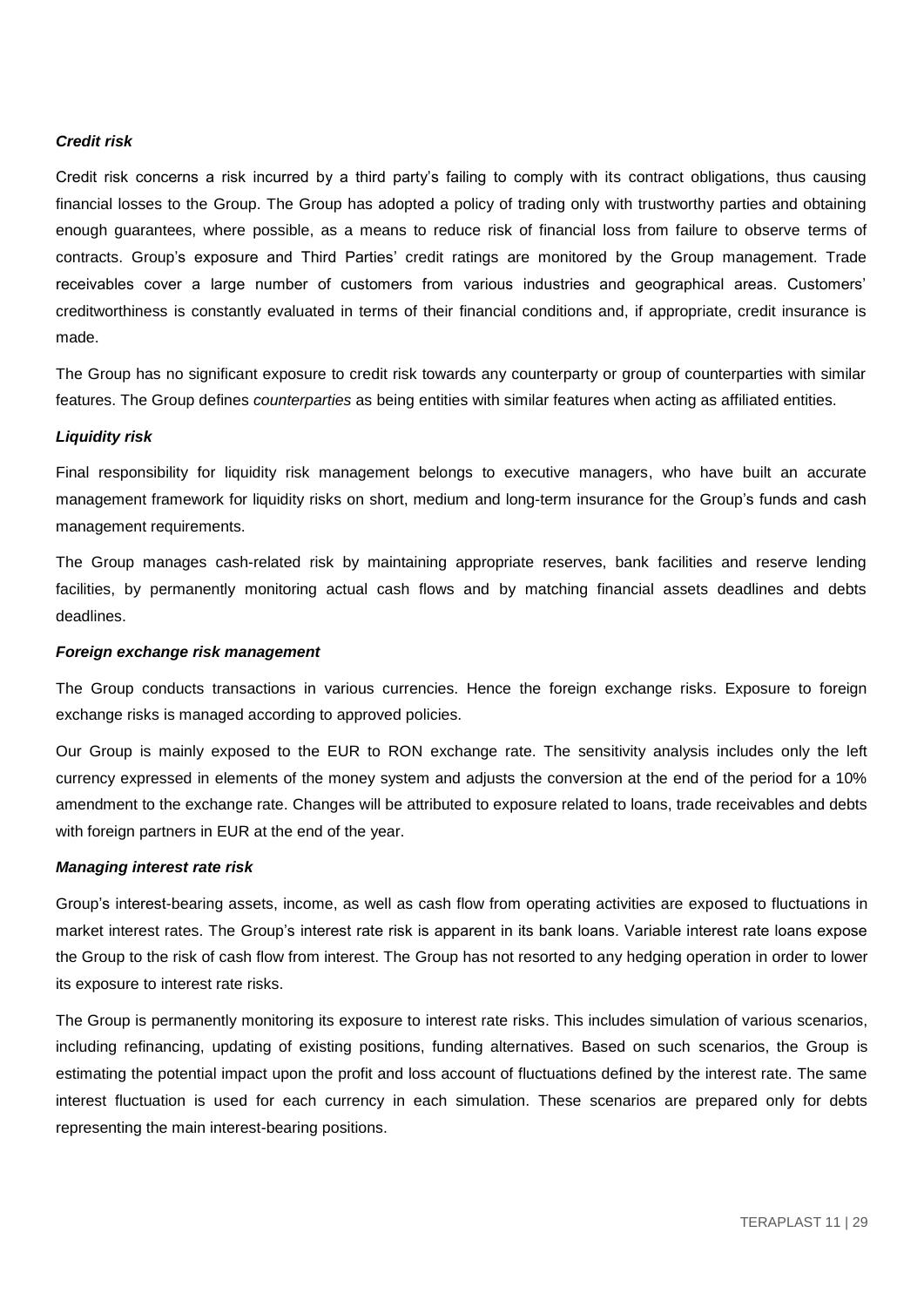The Group is exposed to interest rate risks, considering that it takes out both fixed-rate loans and variable-rate loans. The risk is managed by the Group by maintaining a favourable balance between the fixed-rate loans and the variablerate loans.

#### **Market risk**

The Group management is permanently monitoring Group's exposure to risks. Nonetheless, this approach could not protect the Group from any unexpected loss outside predictable limits, in the event of significant market fluctuations. There is no change as compared to the previous year in exposing the Group to market risks or in the way in which the Group manages and measures its risks.

#### **Other price-related risks**

The Group is not exposed to risks related to its stock price resulting from equity investment. Equity investment is hold for strategic purposes rather than trading purposes and is not significant. The Group does not actively trade such investment.

#### **Managing credit risk**

Credit risk concerns a risk incurred by a third party's failing to comply with its contract obligations, thus causing financial losses to the Group. The Group has adopted a policy of trading only with trustworthy parties and obtaining enough guarantees, where possible, as a means to reduce risk of financial loss from failure to observe terms of contracts. Group's exposure and Third Parties' credit ratings are monitored by the Group management.

Trade receivables cover a large number of customers from various industries and geographical areas. Customers' creditworthiness is constantly evaluated in terms of their financial conditions and, if appropriate, credit insurance is made.

The cash is kept in financial institutions that, at the time of deposit, are considered to have the lowest return risk. The Group's policies limit the amount of exposure for any financial institution.

The accounting value of receivables, net receivables provision plus cash and cash equivalent represent the maximum sum exposed to the credit risk. Although receivable collection could be influenced by economic factors, the Group management considers there is no significant risk of loss for the Group outside already recorded provisions.

The Group considers exposure to credit risk toward its counterparty or group of counterparties with similar features by assessing receivables individually and making depreciation adjustment along with its department of customer credit management. The Group defines *counterparties* as being entities with similar features when acting as affiliated entities.

## **The just value of financial instruments**

Financial instruments in the accounting balance shall include trade receivables and other receivables, cash and cash equivalent, short-term loans and long-term loans as well as other debts, including debts / receivables corresponding to derived instruments. The accounting values are the maximum exposure of the Group to the credit risk related to existing receivables.

#### **1.1.8. Elements of perspective on the Group's activity**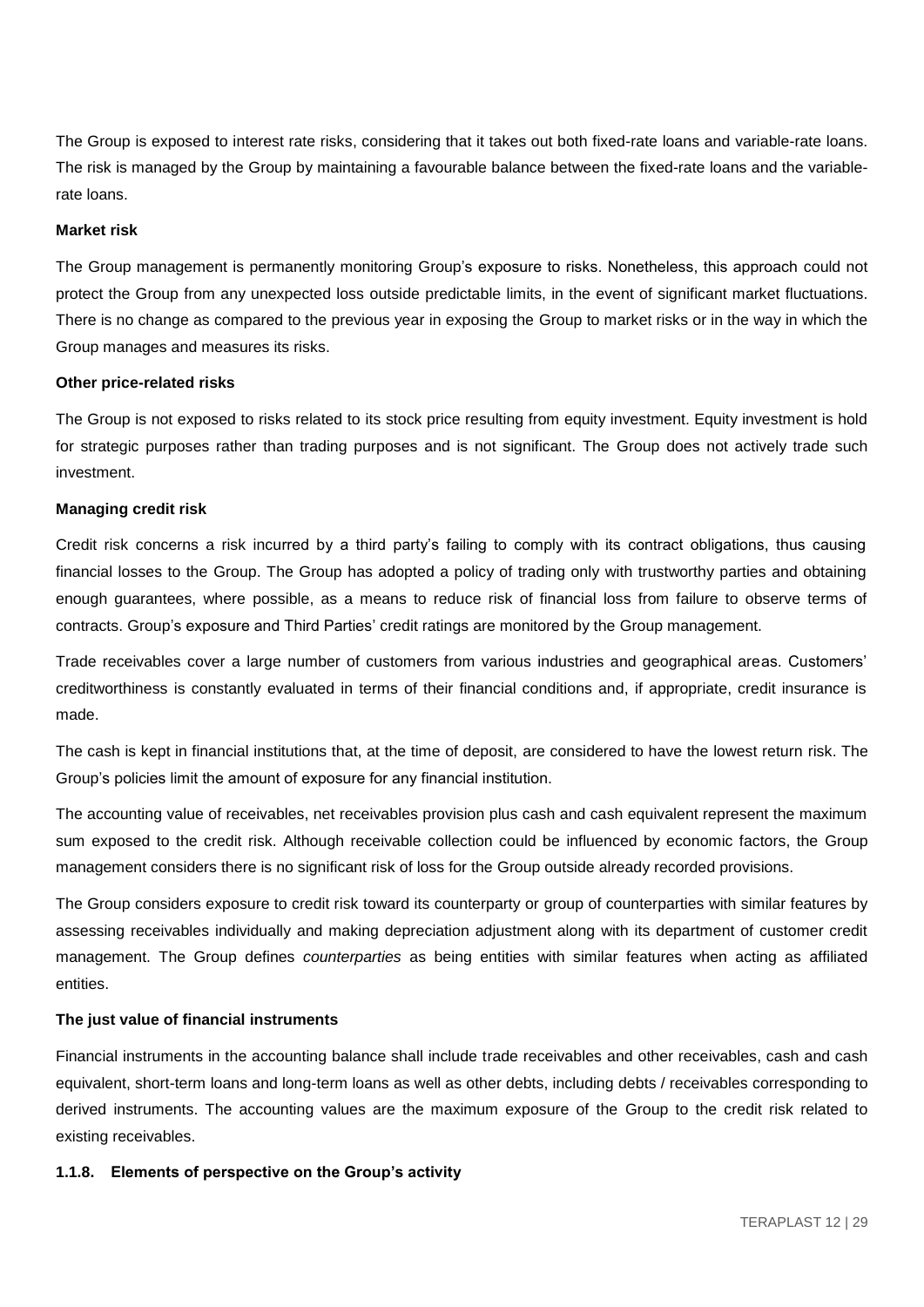a) In spite of an increasing tendency for the Romanian economy, there still is a lot of uncertainty in both the political sector and the economy sector. The Group's management cannot foresee future changes in Romania and their effects on the company's financial situation, its operating results and treasury flows.

Our Group's most probable evolution is found in the development rate proposed for 2017. The project **Income and Expenses Budget for 2017** provides the following:

- Turnover: 434.600.413 lei
- EBITDA: 63.348.223 lei
- Net Profit: 38.096.477 lei
- b) Teraplast SA has proposed for 2017 an investment programme amounting to a total 72.000.000 lei. These investments will be directed towards: development/increase of capacity – acquisition of new production facilities, maintenance, heavy construction repair, heavy equipment repair, heavy mold repair, current repair, financial investments, quality improvement, research and laboratory.

## **The Group's tangible assets**

**1.2.** The Group had 5 business facilities in Romania at the end of 2016, located in the following cities: Bucharest, Brasov, Deva, Galati, Iasi. In each of these locations, the company had its own or rented **storehouses** from where deliveries are made to appointed customers, in order to be as close as possible to the customers and to provide short deliveries.

Moreover, Teraplast Group had at the end of 2016 the following **manufacturing facilities**:

- **PVC Pipe, Profile and Granule Plant including the PVC pipe department, PVC Profile department, PVC** joinery profile department and the Batching-Mixing department.
- **Polyolefin plant** including the Polyethylene manhole and PP, PVC, PE Fittings.
- **PVC windows and doors plant (TeraGlass)**
- **Sandwich panels plant (TeraSteel)**
- **Galvanized profiles plant (TeraSteel)**
- **PE pipes plant (Politub)**
- **1.3.** All the factories at Saratel have been built starting with 2008. Machines, equipment and pipes/fittings used by Teraplast in its production activity date not earlier than 2005 and due to their permanent maintenance their degree of wear is minimal.
- **1.4.** Not applicable.

## **2. The Company's securities market**

**2.1.** As of 02 July 2008, Teraplast has been listed on Bucharest Stock Exchange. The Company's shares are ordinary, nominative, dematerialised and indivisible.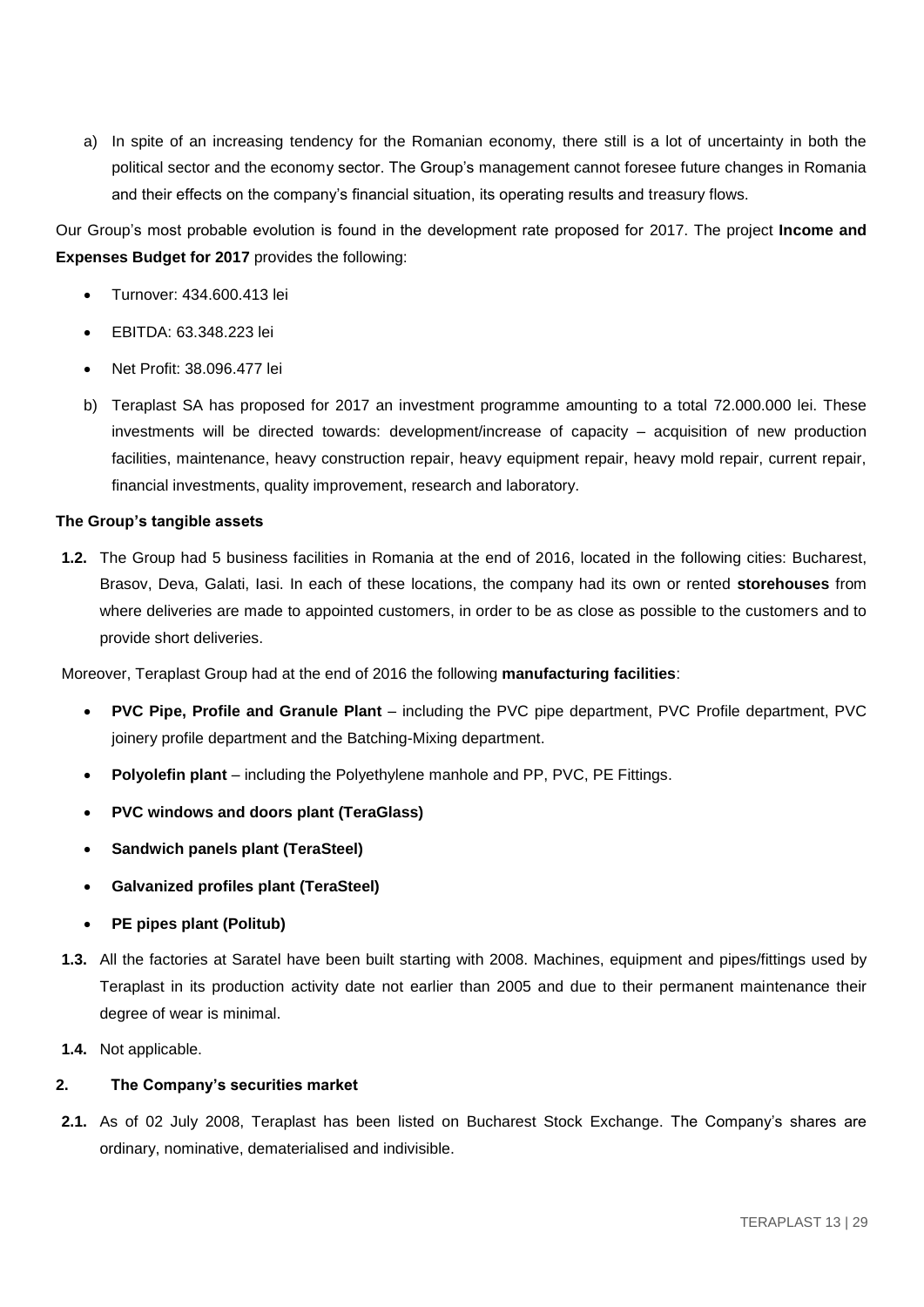- **2.2.** The undistributed profit accumulated in 2016 will be used for: a) share capital increase by the issue of new shares with a nominal value of 0.10 lei each, to be distributed for free to all the company's shareholders registered in the Shareholders' Register at the subscription date set by the General Meeting; b) for cash payment of dividends; c) distribution to the reported result.
- **2.3.** Teraplast repurchased in 2016 a number of 2.000.000 own shares in order to implement a remuneration system to ensure compliance with the principle of long-term performance and a loyalty program for employees.
- **2.4.** As of 31 December 2016, the Company had 5 subsidiaries: TeraSteel SA, Politub SA, Teraglass Bistrita SRL, Teraplast Logistic SRL si Teraplast Hungaria. Teraplast assigned to the local partners the shares (51% of capital) owned in the company in Republic of Moldova. During 2016 Teraplast participated at the establishment of Teraplast Logistic SRL, with 99% of the capital. No changes have been recorded in the quotas controlled by Teraplast SA in the share capital of Politub SA and TeraSteel SA (ex Plastsistem).

As of 31 December 2016 the reporting Company held securities as participation in the following unlisted entities. Companies where Teraplast holds no participation hold, them too, no shares in the parent company Teraplast.

| <b>Name of investment</b>                        | <b>Activity</b>           | Location          | 2016   |
|--------------------------------------------------|---------------------------|-------------------|--------|
| TeraSteel S.A.                                   | Production                | Bistrita, Romania | 97.95% |
| Certind S.A.                                     | Independent certification | <b>Bucharest</b>  | 7.50%  |
| Partnership for Sustainable Development          | Joint-venture             | Bistrita, Romania | 7.14%  |
| Politub S.A.                                     | Production                | Bistrita, Romania | 50%    |
| <b>Teraglass Bistrita SRL</b>                    | Production                | Bistrita, Romania | 100%   |
| <b>Teraplast Logistic SRL</b>                    | Logistics                 | Bistrita, Romania | 99%    |
| Societatea Tera-Tools SRL Bistrita               | Production                | Bistrita, Romania | 24%    |
| Asociatia Producatorilor de Panouri<br>Metalice. | Association               | Brasov, Romania   | 11,11% |
| Societatea Teraplast Group SRL Moldova           | Trade                     | Chisinau, Moldova | 51%    |

## **2.5.** Not aplicable

### **3. Company Management**

## **3.1 Directors presentation**

a) Teraplast is managed in a unitary system by a Board of Directors composed of five members appointed by the General Meeting of Shareholders by secret vote. The length of service of the Directors is one year and the Directors can be reappointed. At the date of this Report the structure of the Board of Directors is as follows:

### **Dorel Goia – Chairman**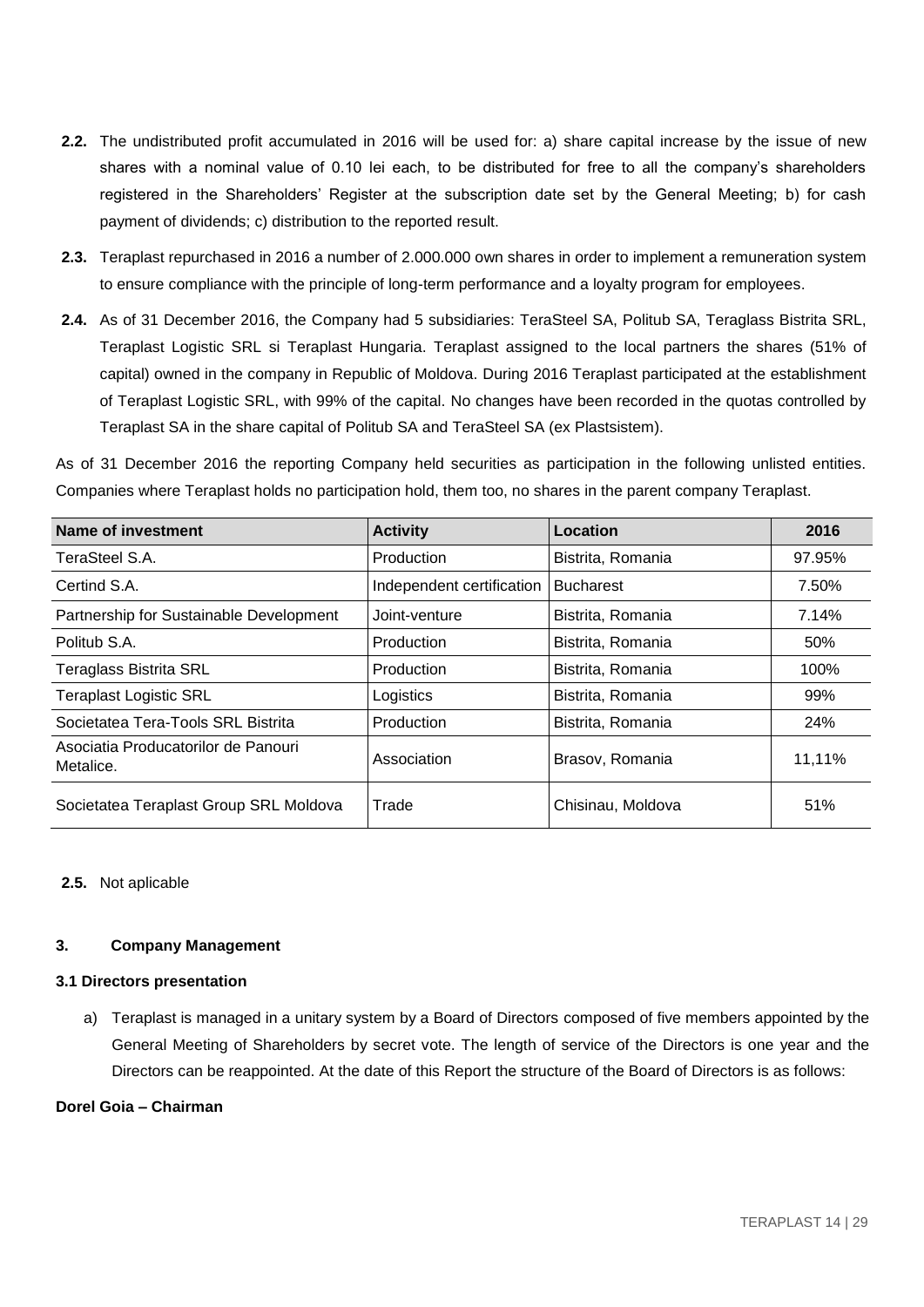Mr. Dorel Goia is the main shareholder of Teraplast and he was elected in the in the Board of Directors in 2008. Mr. Goia is also Director in the Board of Directors of the companies Plastsistem SA, ACI Cluj and Parc SA and Chairman of the Board of Directors of the company Hermes SA.

## **Magda Palfi-Tirau – Independent non-executive Director**

Mrs. Magda Palfi-Tirau has the profession of economist and she was elected in the Board of Directors of Teraplast in 2007. Mrs. Palfi-Tirau is Regional Corporate Director at Raiffeisen Bank and she is also member in the local Board of United Way Romania.

## **Petru-Raul Ciurtin – Non-executive Director**

Mr. Petru-Raul Ciurtin has the profession of doctor and he was elected in the Board of Directors of Teraplast in 2016. Mr. Ciurtin is also Director in the company Policolor. Mr. Petru-Raul Ciurtin is the entrepreneur doctor from Ardeal who turned Albalact, an old bankrupt milk factory, into the leader of the Romanian diary market. This year Mr. Raul Ciurtin marked his exit from Albalact.

## **Razvan Lefter - Non-executive Director**

Mrs. Razvan Lefter has the profession of economist and he was elected in the Board of Directors of Teraplast in 2014, at the proposal of KJK Fund, shareholder in Teraplast with 11%. Mr. Lefter is single shareholder and Director of the company RSL Capital Advisors and he is also Director in the Board of Directors of the companies Conpet Ploiesti, KJK Caramida Bucharest and Eurohold AD Sofia.

### **Mircea Hotoleanu – Executive Director**

Mr. Mircea Hotoleanu has the profession of engineer and he was elected in the Board of Directors of Teraplast in 2016. Mr. Mircea Hotoleanu was in the last 7 years Director of the Engineering Center of Emerson Cluj. Mr. Hotoleanu has an experience of over 20 years in the industrial field, and during 2001-2009 have had several management jobs in industrial companies from Finland. Beginning with January 2017 Mr. Hotoleanu is the Chief Executive Officer of Teraplast.

b) The members of the Board of Directors are appointed within the General Meeting based on shareholders' votes according to the legal requirements. Therefore, there is no agreement or arrangement to report in this report.

c) Equity participation of directors in the company's share capital:

Dorel Goia – director, held, as of 31 December 2016, 46.78% of Teraplast S.A. share capital

d) List of persons affiliated to our trading company

| Companied consolidated in Teraplast Group as of 31 December 2016   Activity |            | Location          |
|-----------------------------------------------------------------------------|------------|-------------------|
| Plastsistem S.A.                                                            | Production | Bistrita, Romania |
| Politub S.A                                                                 | Production | Bistrita, Romania |
| <b>Teraglass Bistrita SRL</b>                                               | Production | Bistrita, Romania |
| <b>Teraplast Group SRL</b>                                                  | Trade      | Chisinau, Moldova |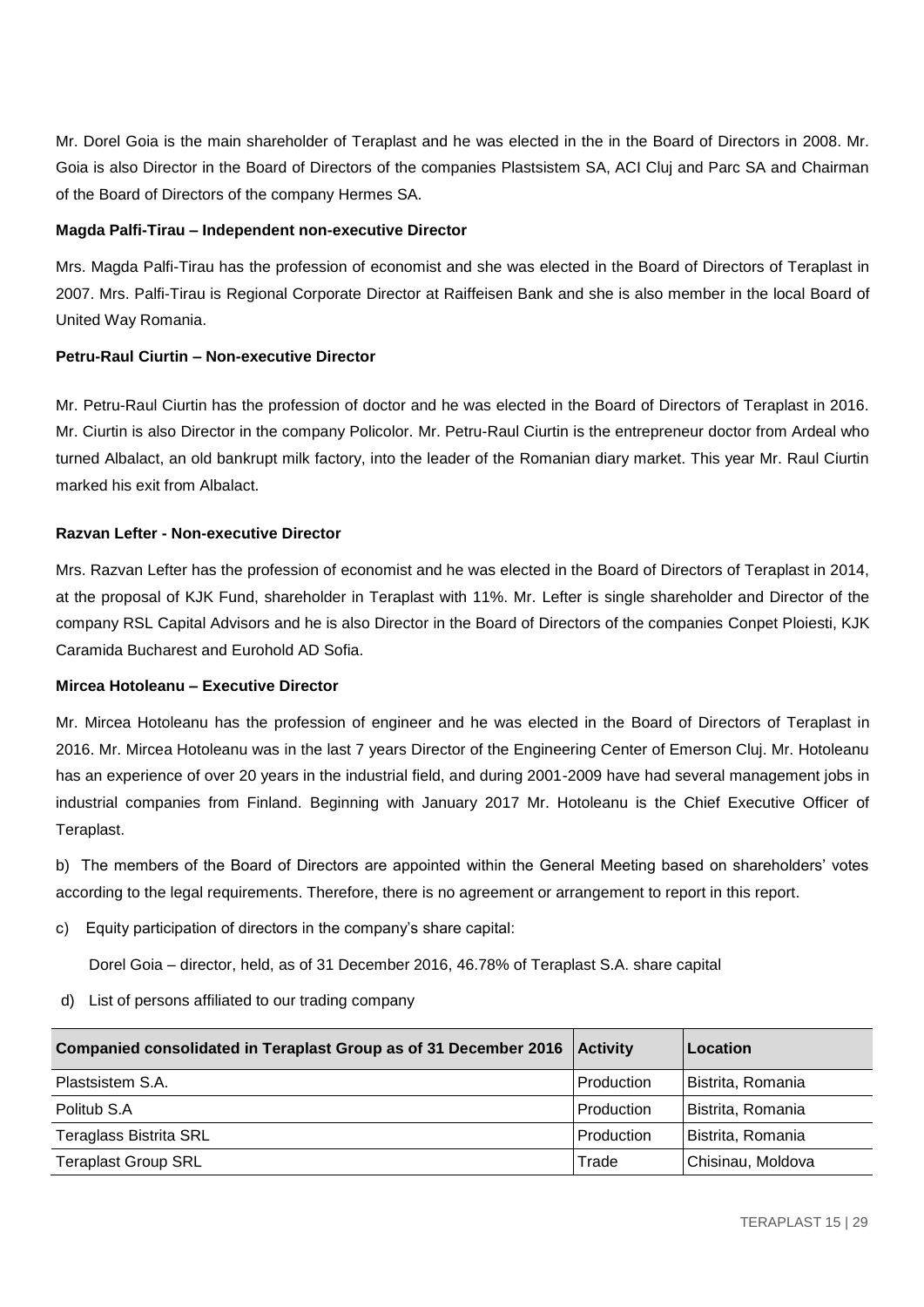| <b>Teraplast Logistic</b><br><b>SRL</b> | Loɑɪstɪc | Bistrita.<br>Romania |
|-----------------------------------------|----------|----------------------|
|-----------------------------------------|----------|----------------------|

### **3.2. Members of the executive team**

a) Teraplast's executive management is appointed by the Board of Directors, and at the date of this report it is delegated to two managers, one of whom holds the position of General Manager. The managers manage the everyday activity of the company and must provide an accurate movement of corporate information.

#### **Mircea HOTOLEANU**

**Chief Executive Officer, responsible of: organizing, directing and managing Teraplast's operations based on performance objectives and criteria provided by the Income and Expenses Budget and the Investment Program approved by the General Meeting of Shareholders.**

#### Born in 1964

Graduated in 1989 the Technical University of Cluj-Napoca, Faculty of Electronics and Telecommunications. In 1996 he obtained the PhD in Engineering.

During 1991-2001 he was Lecturer at Technical University of Cluj-Napoca. During 2001-2009 had several management positions in industrial companies from Finland, and during 2009-2016 managed the Engineering Center of Emerson Cluj. Since September 2016 he is member in the Board of the Executive MBA program, organized by Babes-Bolyai University of Cluj-Napoca and Hull University (UK).

In October 2016 he was elected member in the Board of Directors of Teraplast, and stating with January 2017 he is also the Chief Executive Officer of the company.

## **Edit ORBAN**

# **Chief Financial Officer, responsible of: financial and treasury management, analysis department and department.**

## Born in 1970

She graduated *Babes-Bolyai* University of Cluj-Napoca in 1995 as an Economist; since 2007 she has been a certified accounting expert, and a financial auditor since 2009. Mrs. Orban has joined the Teraplast team in 2008 as manager of the controlling department. In 2013, Mrs. Edit Orban was appointed Financial Manager of Teraplast and a member of our Executive Board. Currently, Ms. Orban is also occupying the roles of Financial Manager of subsidiaries TeraSteel and Teraglass.

- a) The General Manager's appointment is for 3 years, starting with 16.01.2017, whereas the Financial Manager's is valid until 14 June 2017.
- b) Senior managers are appointed by the Board of Directors and there is no agreement, arrangement or family relationship among directors and managers, that should be mentioned herein.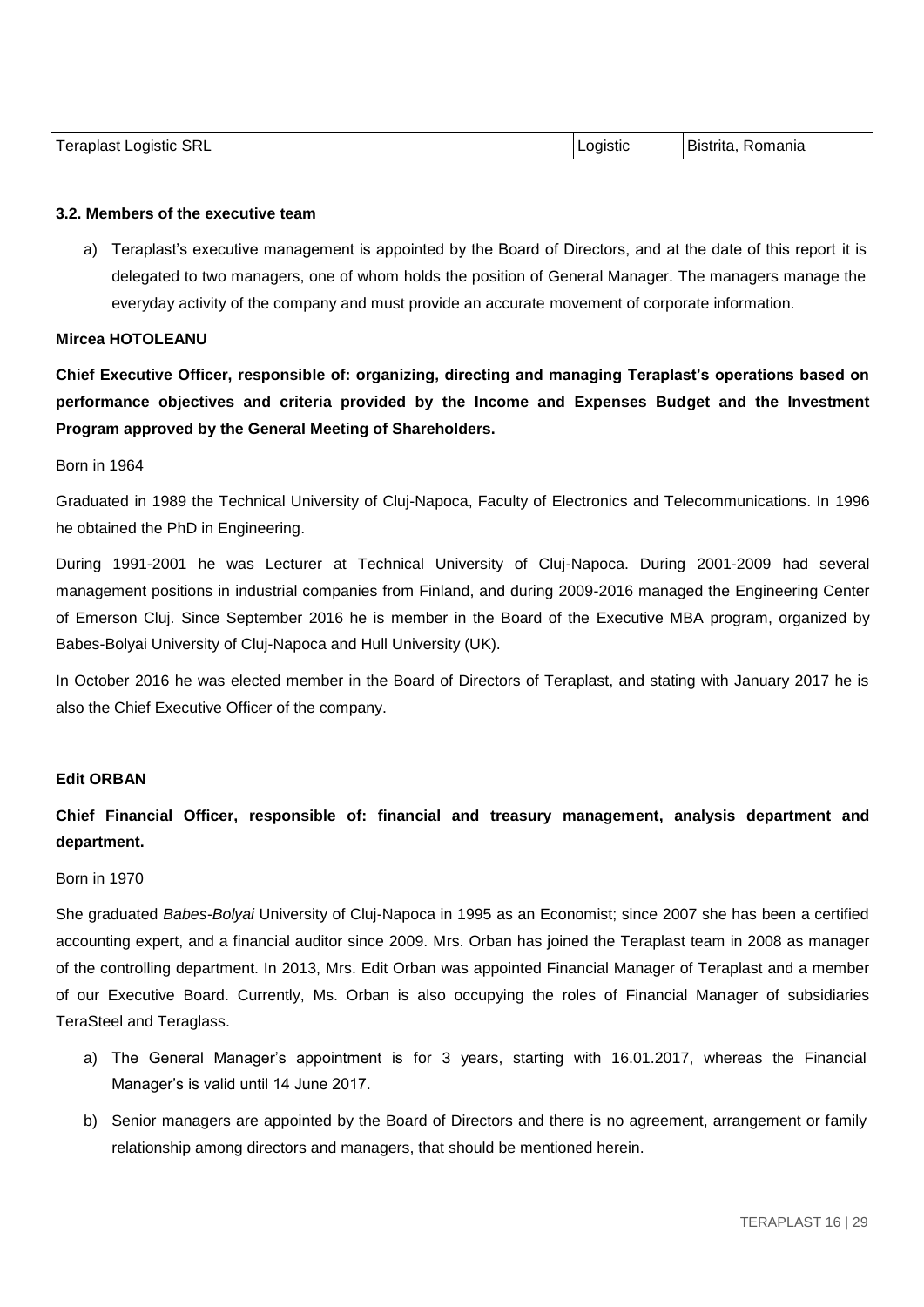**4.2** For all the persons mentioned at 4.1. and 4.2. above we mention that during the past five years there has been no dispute or administrative proceedings implying their activity with the Company, or any other action pertaining to their ability to meet the requirements of their roles within the company.

#### **4.3 Corporate governance**

Teraplast has voluntarily implemented recommendations of the Corporate Governance Code of Bucharest Stock Exchange, setting out governance principles and structures mainly aimed at respecting shareholders' rights as well as at providing them fair treatment. In that sense, the Board of Directors elaborated a Regulation for Organisation and Operation, consistent with the CGC principles, thus ensuring the company's transparency and sustainable development. The Regulation for Organisation and Operation also sets out the roles corresponding to the Board of Directors, competences and responsibilities of the Board, so as to ensure observance of interests of all the company's shareholders, and not least, equal access of the shareholders, and also of potential investors to relevant information pertaining to the company.

### **Governance structures**

For continuation of the process of implementing the principles of the Code of Corporate Governance, the General Meeting of October 2014 approved the election of a new Board of Directors made up of five directors, one of whom is independent from other significant shareholders. Enough members have been this way ensured as to guarantee the Board's efficiency to supervise, analyse and evaluate the efficiency of Teraplast's executive management, the Board's main goal as a collective body being to promote and observe the interests of the company's shareholders.

The next step of the implementation process is the essential amendment of the company's Memorandum of association, endorsed by the General Meeting of Shareholders of September 2008, at which time provisions of the Memorandum were made to match regulatory documents specific to the Romanian stock market and also recommendations and principles included in Code of Corporate Governance of Bucharest Stock Exchange. One of the most important updates of the company's Charter is the amendment of chapter VI – Managers – pursuant to which the premises of a fundamental change of the company management are created, thus enabling the Board of Directors to delegate managing competencies not just to a sole manager, but to a larger number of directors, one of them being appointed general manager.

Moreover, in compliance with CGC recommendations, strict rules have been set within the company on the internal movement and disclosure to third parties of confidential documents and privileged information, a special importance being granted to data and/or information that could influence the evolution of market price of securities issued by Teraplast. In this sense specific confidentiality agreements were concluded in 2008, with the company management and executives as well as with employees who, based on their positions and/or responsibilities, have access to such confidential/privileged information.

**Teraplast's corporate organisms are organised as follows: the General Meeting of Shareholders, which is the highest decision-making body of the Company, the Board of Directors and the Executive Management. Teraplast is a company managed in a unitary system by its Board of Directors.**

**The General Meeting of Shareholders**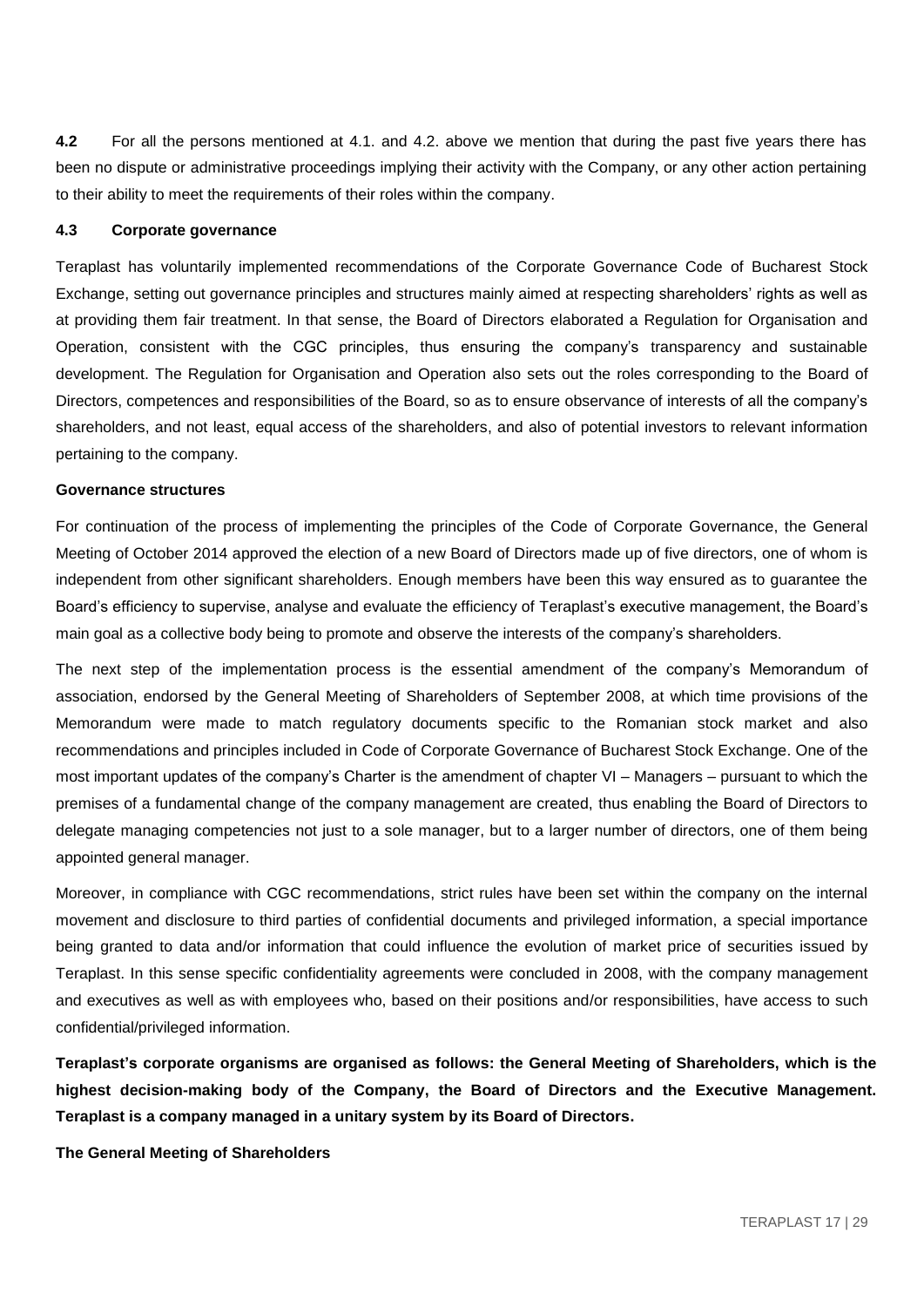The General Meeting of Shareholders (GMS) is the leading body deciding on Teraplast's activity and regulating its economic and trading policy. GMS can be Ordinary or Extraordinary and is conducted in the Company's city or town of residence.

The General Meeting of Shareholders is convened by the Board of Directors whenever necessary. The Ordinary General Meeting meets at least once a year, within 4 months at the most from the end of the financial year, to examine the accounting balance and the profit and loss account for the previous year and to establish the business programme and budget for the ongoing year.

The General Meeting of Shareholders shall be convened by publishing the convening notice in the Official Gazette of Romania Part IV, in a popular paper in the city or town where the Company is based, in a national newspaper and in the CNVM Bulletin.

The convening shall be transmitted as a current Report to CNVM and BVB Bucharest and published on the web page of the company with at least 30 days before the date set for the Ordinary and Extraordinary General Meeting, gathered at the first calling.

Teraplast has established and is implementing internal regulations for the manner in which meetings should be organised and developed, imposing specific responsibilities for different Company structures and departments within the process of GMS organising. Such regulations are intended for the entire internal movement of documents, as well as the external process that consists in accurately informing Company's shareholders on issues pertaining to the convened meetings.

### **Responsibilities of the Ordinary General Meeting (OGM) are to:**

**a.** discuss, approve or modify the annual financial reports in agreement with the reports submitted by the Board of Directors or the financial auditor, as the case may be, and to set dividends;

**b.** elect and dismiss members of the Board of Directors:

**c.** establish the remuneration due for the ongoing tax year to the members of the Board of Directors, unless established by the Memorandum of association, considering their specific duties and the company's economic situation;

- **d.** decide on the management of the Board of Directors;
- **e.** appoint and establish the minimum length of the audit contract, and dismiss the financial auditor;

**f.** set the income and expenses budget and the next tax year's schedule, accordingly;

**g.** decide upon pledging, hiring out or liquidating one or several of the Company's facilities;

**h.** decide to bring action against company directors and managers for damaging the company by failure to observe their responsibilities towards the Company;

### **The main responsibilities of the Extraordinary General Meeting (EGM) are:**

**a.** changing the Company's legal status;

- **b.** relocating the Company's headquarters to a different county;
- **c.** changing the Company's scope of activity;
- **d.** increasing the share capital;
- **e.** decreasing the share capital or reintegrating it by issuing new shares;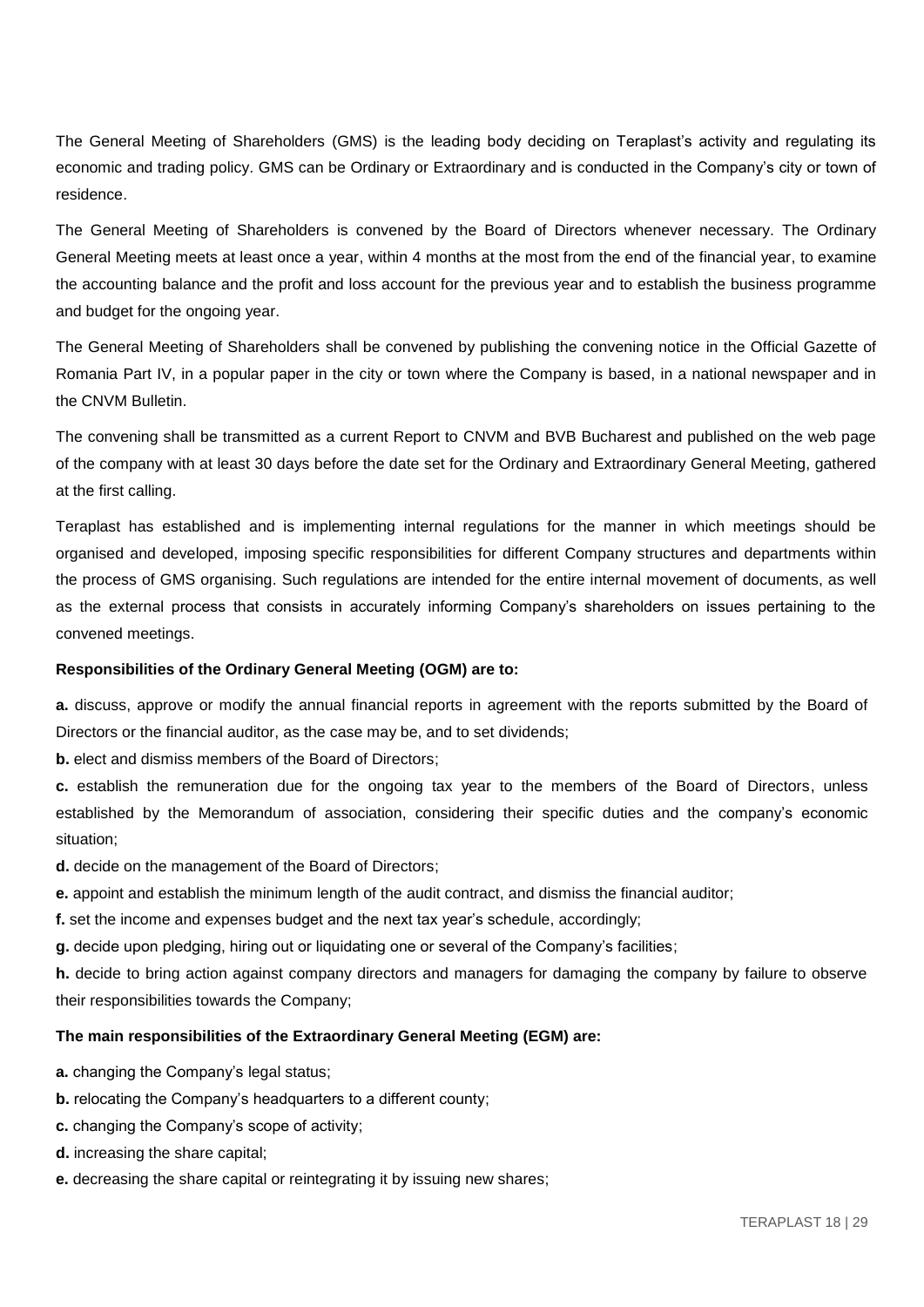**f.** mergers or divisions;

**g.** anticipated liquidation of the Company;

**h.** conversion of nominative shares to bearer shares or bearer shares to nominative shares;

**i.** conversion of shares from one category to another;

**k.** conversion of a category of bonds to another category of bonds or to shares;

**l.** issuing bonds;

**m.** any other amendment to the Memorandum of association or any other decision for which the approval of the Extraordinary General Meeting is required;

**n.** approval of documents of purchasing, selling, exchanging or creating under warranty assets labelled as fixed assets of the company, whose value during a tax year, for each share or added up value, exceeds 20% of the total value of fixed assets, minus receivables;

**o.** approval to rent out fixed assets for periods of time exceeding one year, whose individual value or added up value as related to the same co-contractor or people jointly involved or acting exceeds 20% of the total value of fixed assets, minus receivables at the date of signing a legal document, as well as partnerships longer than a year, exceeding the same value;

The company holds a department designed for relationships to investors, responsible of applying the procedure of informing the investors/shareholders and interaction with them. The Investors Relation department can be contacted by e-mail at: [comunicare@teraplast.ro](mailto:comunicare@teraplast.ro)

In addition to the internal regulations, Teraplast is fully compliant with the legal provisions regulating the development of the General Meeting of Shareholders in case of listed companies.

## **The Board of Directors**

The members of the Board of Directors were elected by the shareholders of Teraplast. The General Meeting of Shareholders approved in 2014 the decrease the number of the members of the Board of Directors from seven to five. In 2016, General Meeting of Shareholders elected a new structure for the Board of Directors.

The current structure of the Board of Directors is of five members, namely: Dorel Goia (President), Petru-Raul Ciurtin (Non-Executive Director), Razvan Stefan Lefter (Non-Executive Director), Magda Eugenia Palfi (Non-Executive Independent Director) and Mircea Hotoleanu (Executive Director).

### **Responsibilities of the Board of Directors include:**

**a.** setting the main course of action and development for the Company;

**b.** establishing the accounting and financial control system and approving the financial planning;

**c.** appointing and revoking managers and establishing their remuneration considering specific responsibilities and the Company's economic situation;

**d.** supervising managers' activity;

**e.** preparing the annual report, organising General Meetings and implementing its decisions;

**f.** filing a request for the opening of the procedure of company insolvency, in line with Law no. 85/2006 on insolvency proceedings;

**g.** ensuring the management of the Company business;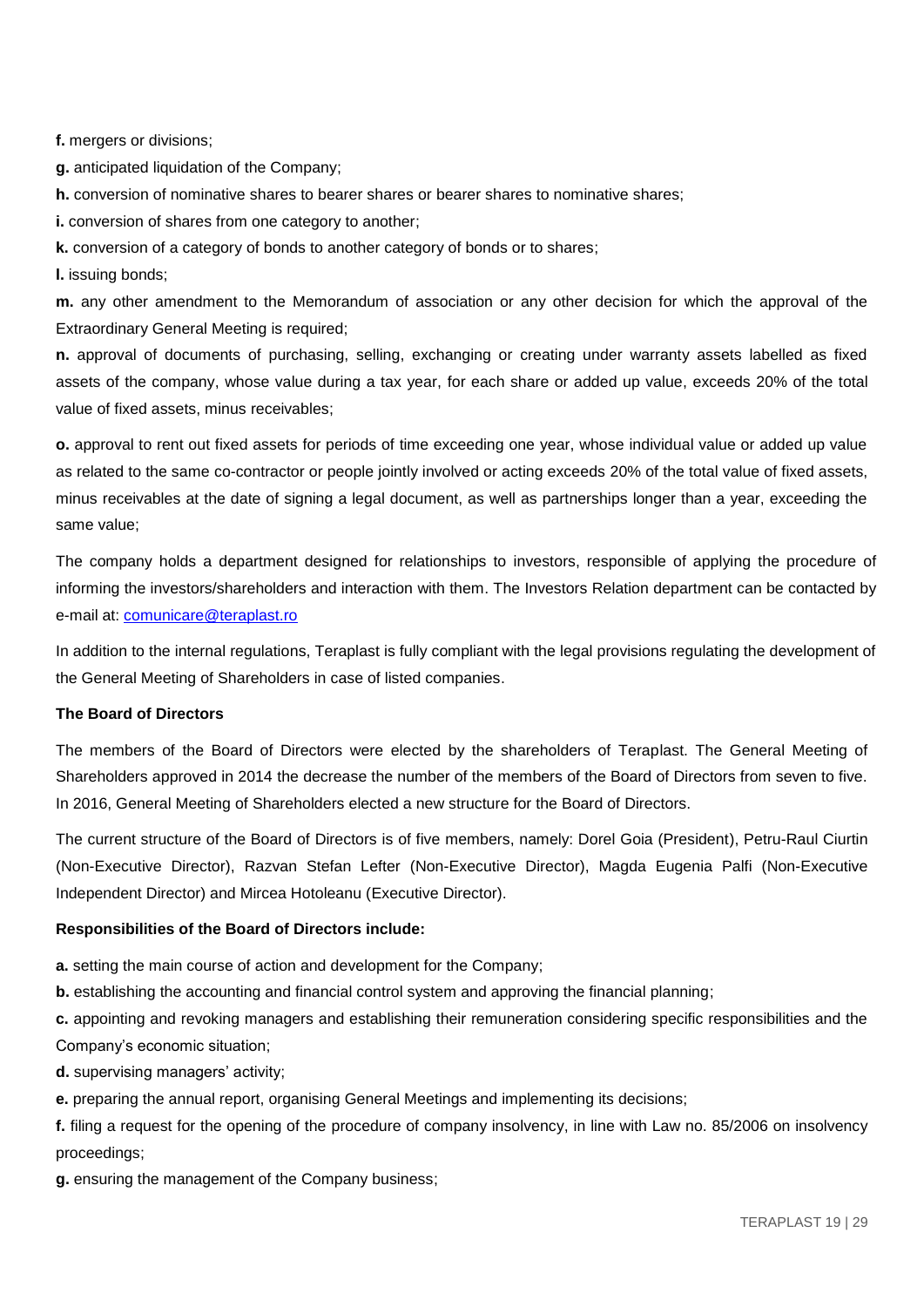**h.** approving the Company's organisation structure and staff organisation chart;

**i.** approving the creation of consultants committees, appointing members and responsibilities;

**j.** setting principles and policies of employment and dismissal of the Company's staff, including the executive managers;

**k.** setting the remuneration principles of the hired staff according the their roles and responsibilities within the Company;

**l.** approving the marketing strategy;

**m.** defining the strategy for the implementation of the approved budget;

**n.** granting shareholders access to documents and information, pursuant to legal provisions;

**o.** approval on entering into on Company's behalf any legal documents except those for which OGM/EGM approval is required, according to law;

**p.** appointing and revoking the General Manager and the other managers of the Company;

**q.** establishing the number of managers and the organisation of their activity;

**r.** concretely establishing which of the general responsibilities of the Board of Directors are delegated to managers;

**s.** representing the Company in its relationships to managers;

In 2016, the Board of Directors met almost every month, and all the directors participated in the meetings, the agenda including issues related to operating regulations of the Board of Directors and the Executive Management, as well as related to the expansion and development of Teraplast.

Teraplast's Board of Directors has been constantly informed on the major ongoing activities conducted by the company. The most important decisions made by the Board of Directors in 2016 were:

- 1. In its **19 January 2016** meeting the Board of Directors nominated the financial services company BT Securities to represent Teraplast in the share buyback process of maximum 2,000,000 own shares. The General Meeting of Shareholders approved, in the session dated December 7<sup>th</sup> 2015, the repurchase by Teraplast SA of its own shares.
- 2. In its 4 February 2016 meeting the Board of Directors approved a "stock option plan" by which a number of Group employees will receive Teraplast SA (symbol TRP) shares. The shares of the "stock option plan" will be given to the beneficiaries for free.
- 3. In its **5 February 2016** meeting the Board of Directors approved the beginning of the buyback program by respecting and in the conditions approved in the decision no. 1 of the EGMS, dated December  $7<sup>th</sup>$  2015.
- 4. In its **10 May 2016** meeting the Board of Directors decided to put on hold until June 24th 2016, of the share buyback program, so that at the registration date established by the OGMS and the EGMS, dated April 28th 2016, regarding the dividends and the free shares, the company not to have owned shares, because they don't give the right to dividends or free shares.
- 5. In its **18 May 2016** meeting the Board of Directors decided to contract from BRD Groupe Societe Generale S.A an investment loan of LEI 13.50 million, for a period of 72 months, of which 12 months grace period, in order to finance a part of the investment plan approved for 2016.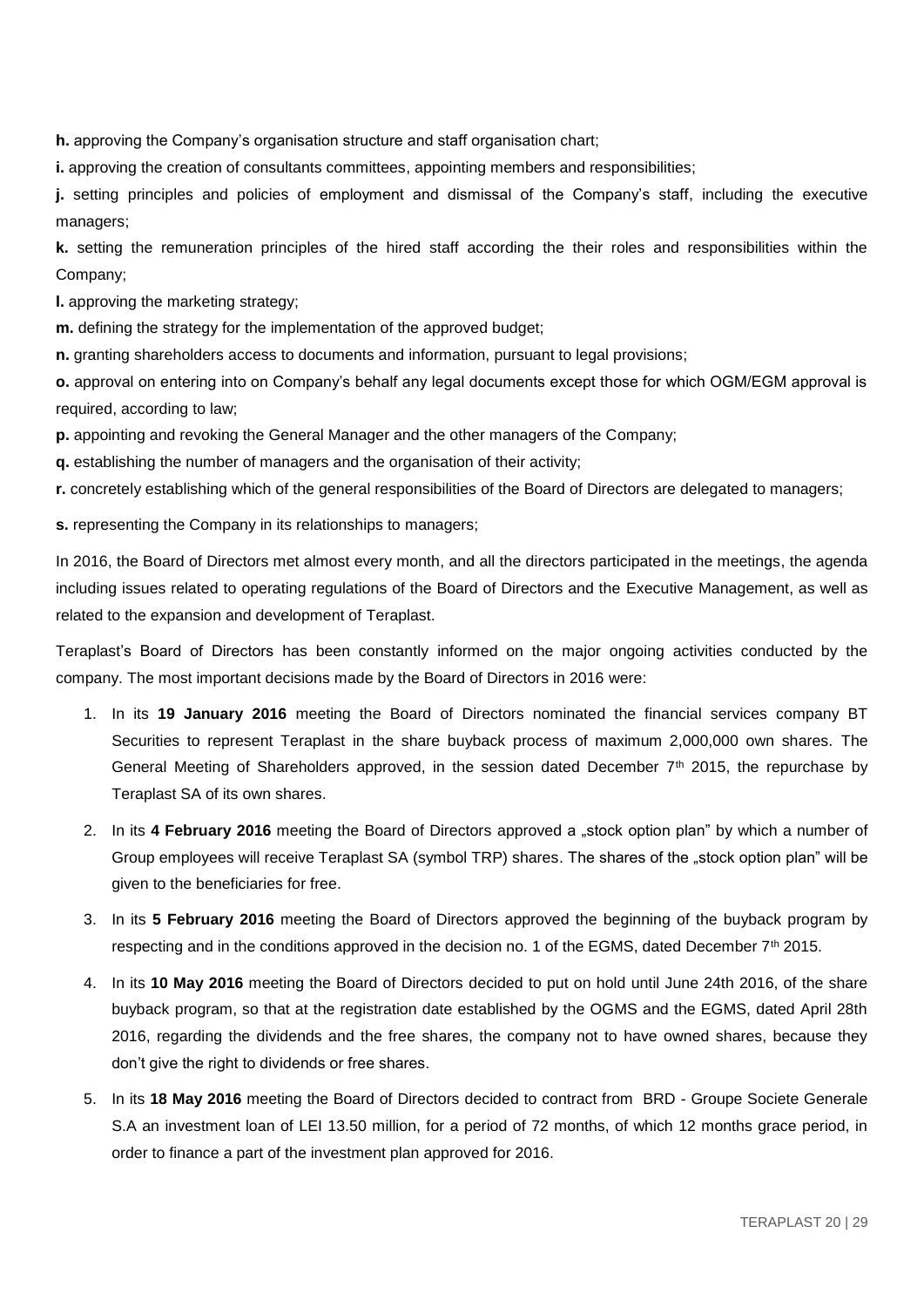- 6. In its **6 June 2016** meeting the Board of Directors decided to contract from Raiffeisen Bank S.A a credit line of LEI 5 million, for a period of 12 months.
- 7. In its **14 June 2016** meeting the Board of Directors decided to renew the multi-option threshold, multicurrency threshold, worth 3,300,000 Euro, from BRD - Groupe Societe Generale S.A., for a period of 12 (twelve) months.
- 8. In its **3 august 2016** meeting the Board of Directors decided to extent for 1 year the credit line worth 13,250,000 lei and the multicurrency threshold for letters of guarantee worth 1,750,000 lei, both accessed from Banca Transilvania SA.
- 9. In its **19 August 2016** meeting the Board of Directors approved the decision to file for a government assistance in order to develop an investment project in amount of LEI 65.63 million, according to the government decision no. 807/2014.
- 10. In its **29 September 2016** meeting the Board of Directors decided to establish, as sole associate, a limited liability company in Hungary. The purpose of this action is to develop Teraplast's presence on the Hungarian market and it is part of the company's strategy to increase the value of exports.
- **11.** In its **27 October 2016** meeting the Board of Directors elected Mr. Dorel Goia as President of the Board of **Directors**
- **12.** In its **27 October 2016** meeting the Board of Directors decided to inform the shareholders and the investors about the estimations regarding the achievement of the 2016 budget.
- **13.** In its **5 December 2016** meeting the Board of Directors decided to assign to the local partners the shares (51% of capital) owned in the company in Republic of Moldova.

## **Executive Management**

The current membership of the Executive Management is the result of amendments approved by the Board of Directors and the General Meeting of Shareholders during 2017, and its purpose is to consolidate the company's corporate governance structures. The Board of Directors delegates managing roles to one or several managers.

Consequently, Teraplast's Executive Management is ensured by a General Manager (Mircea Hotoleanu) and a Financial Manager (Edit Orban).

### **Managers' responsibilities include:**

**a)** approval of major tenancy agreements (regardless if the Company is landlord or tenant);

**b)** negotiating the collective agreement with employees' representatives;

**c)** setting the development strategy and policies of the Company, including the Company's organisational chart, and establishing operations departments;

**d)** entering into documents or deeds with third parties in the name and on behalf of the Company, in compliance with provisions of the Memorandum of Association on double signatures and the aspects reserved to the competence of the General Meeting or the Board of Directors;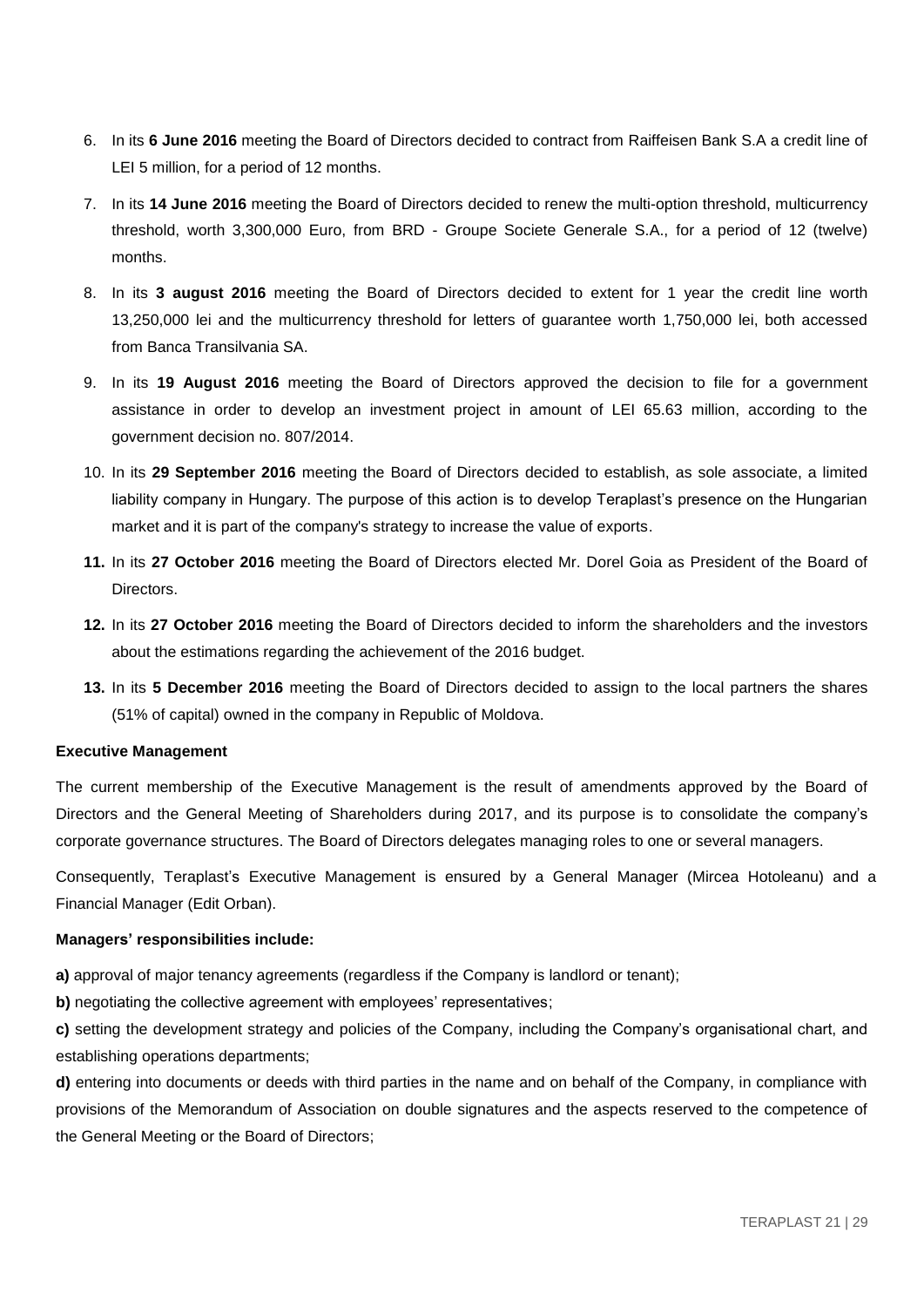**e)** employing and dismissing, setting tasks and responsibilities of the Company staff in line with the Company's employment policy;

**f)** taking every measure that may be necessary and useful for the Company management according to the daily management of each department or delegated by the General Meeting or the Board of Directors, except for those reserved to the General Meeting of Shareholders or the Board of Directors by law or the Memorandum of association; **g)** recommending to shareholders distribution of profits.

## **Shareholders' rights**

Teraplast's commitment is to ensure equal treatment to all its shareholders. The main rights of its shareholders in relation to the General Meeting of Shareholders are detailed below.

**a) Right to minimum notice period**: The company's shareholders are informed upon the next shareholders' meeting by means of a convening notice published in the Official Gazette of Romania and in a popular national newspaper with at least 30 days before the day of the meeting; in addition, the convening shall be published on the company's web page, in Investor Relations section and shall be submitted to the National Committee for Securities and Bucharest Stock Exchange as a current report;

**b) Right of access to information:** Teraplast shall publish any necessary documents and information on its website or to ensure that all its shareholders can exert their rights in full knowledge thereof;

**c) Right to supplement the meeting's agenda:** Teraplast shareholders representing individually or jointly with other shareholders at least 5% of the share capital can request additional issues to be added on the agenda within the limits of and as provided by the applicable laws;

**d) Right to participate in the meeting:** Shareholders registered in the shareholders' register at the reference date have the right to participate in person or by a representative in General Meetings of the Company Shareholders;

**e) Right to vote:** The Company's share capital consists of ordinary shares conferring a right to vote for each share registered on the name of a shareholder on the reference date;

**f) Right to put questions**: Any Company shareholder can ask written questions on the items of the General Meeting agenda and is entitled to get answers from Teraplast.

| Degree of compliance with the new BVB Corporate Governance Code<br>as of 31 December 2016                                                                                                                                                  | <b>Compliant</b><br>YES / NO |
|--------------------------------------------------------------------------------------------------------------------------------------------------------------------------------------------------------------------------------------------|------------------------------|
| A.1. Any company should hold Internal Regulations of the Board to include reference terms/<br>responsibilities of the Board and key management roles of the company and to apply, among others,<br>the general principles of this Section. | <b>YES</b>                   |
| A.2. Provisions pertaining to the management of conflicts of interest should be mentioned in the<br>Board's Regulations.                                                                                                                   | <b>YES</b>                   |
| A.3. The Board of Directors should include at least five members.                                                                                                                                                                          | <b>YES</b>                   |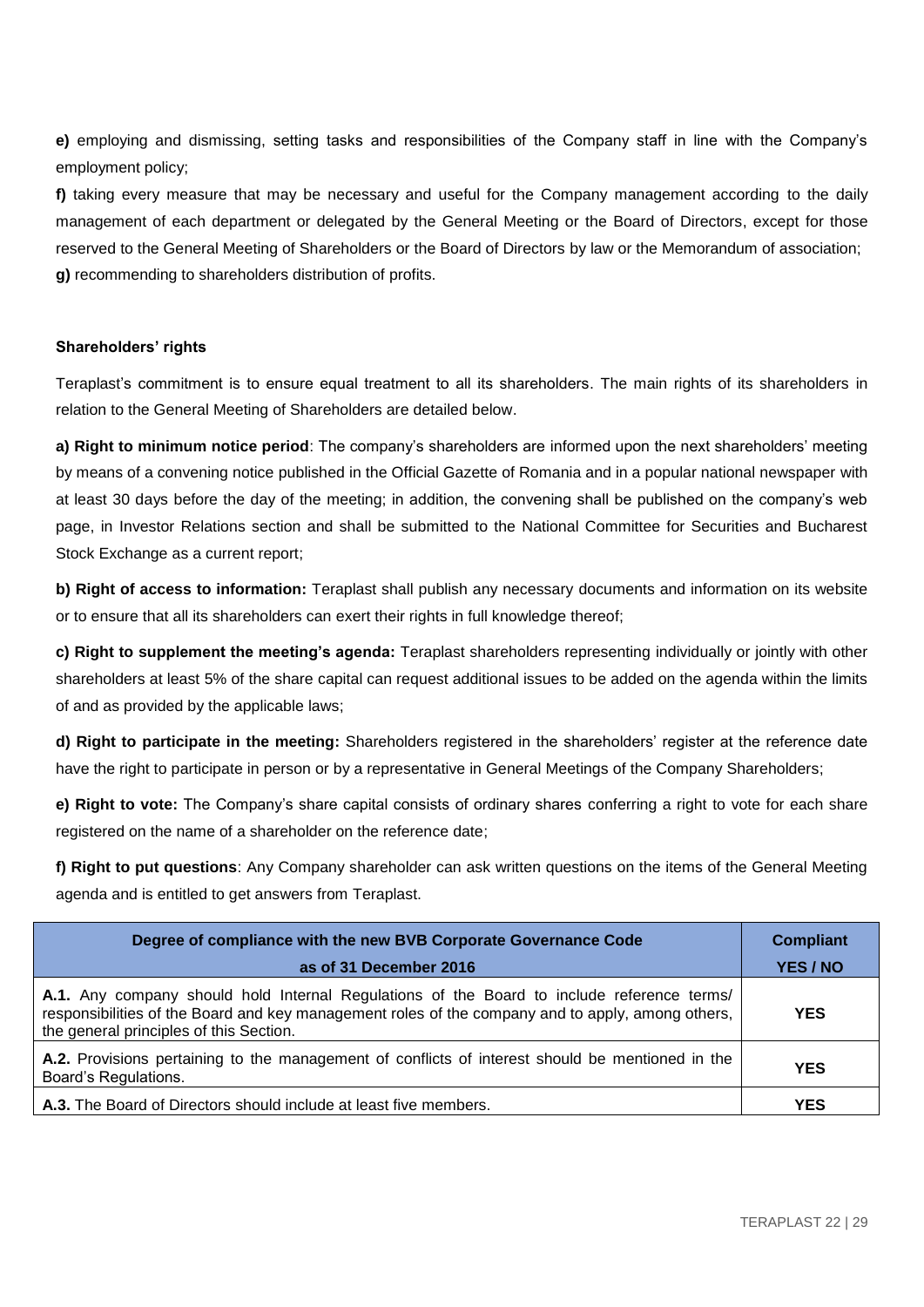| A.4. The majority of the Board's members should hold non-executive roles. At least one member of<br>the Board of Directors or the Supervisory Board should be independent in case of companies<br>included in the Standard Category. Each independent member of the Board of Directors should file a<br>statement at the time of his/her appointment for election or re-election purposes, as well as upon any<br>change of their status, indicating the elements underlying the grounds of independence in terms of<br>his/her character and decision. | <b>YES</b>                                   |
|---------------------------------------------------------------------------------------------------------------------------------------------------------------------------------------------------------------------------------------------------------------------------------------------------------------------------------------------------------------------------------------------------------------------------------------------------------------------------------------------------------------------------------------------------------|----------------------------------------------|
| A.5. Other relatively permanent professional commitments and obligations of a member of the<br>Board, including executive and non-executive positions within the Board held by non-profit<br>companies and institutions should be disclosed to potential shareholders and investors before their<br>appointment and during it.                                                                                                                                                                                                                          | <b>YES</b>                                   |
| A.6. Any member of the Board should submit to the Board information on any relationship with a<br>shareholder holding directly or indirectly shares representing over 5% of all their rights to vote.                                                                                                                                                                                                                                                                                                                                                   | <b>YES</b>                                   |
| A.7. The company should appoint a registrar of the Board whose responsibility is supporting the<br>Board's activity.                                                                                                                                                                                                                                                                                                                                                                                                                                    | <b>YES</b>                                   |
| A.8. The declaration on corporate governance will report on any Board evaluation under the<br>direction of the Chairman or the appointing committee and, if so, it will resume the key measures<br>and changes resulting from it. The company should maintain a policy/guide on the Board's<br>evaluation on the goal, criteria and frequency of the evaluation procedure.                                                                                                                                                                              | $NO - is$ on its<br>way to be<br>implemented |
| A.9. The declaration on corporate governance should include information on the number of meetings<br>of the Board and committees during the past year, directors' participation (in person and in absentia)<br>and a report of the Board and committees on their activities.                                                                                                                                                                                                                                                                            | <b>YES</b>                                   |
| A.10. The declaration on corporate governance should include information on the exact number of<br>independent members of the Board of Directors.                                                                                                                                                                                                                                                                                                                                                                                                       | <b>YES</b>                                   |
| A.11. The companies' board in the Premium Category should establish an Appointments Committee<br>made up of non-executive members, in charge of the procedure of appointing new members of the<br>Committee and of making recommendations to the Committee. The majority of the members of the<br>Appointments Committee should be independent.                                                                                                                                                                                                         | NO - TRP is of<br>the standard<br>category   |

| Degree of compliance with the new BVB Corporate Governance Code                                                                                                                                                                                                                                                                                                                                                                                                                                                                                                                                 | <b>Compliant</b>                                                      |
|-------------------------------------------------------------------------------------------------------------------------------------------------------------------------------------------------------------------------------------------------------------------------------------------------------------------------------------------------------------------------------------------------------------------------------------------------------------------------------------------------------------------------------------------------------------------------------------------------|-----------------------------------------------------------------------|
| as of 31 December 2016                                                                                                                                                                                                                                                                                                                                                                                                                                                                                                                                                                          | YES / NO                                                              |
| <b>B.1</b> The Board should establish an audit committee where at least one member should be an<br>independent non-executive director. Most of the members, including the chair, should have been<br>proven to hold relevant qualification for the Committee's roles and responsibilities. At least one<br>member of the audit committee should have proven and accurate auditing or accounting experience.<br>In case of Premium companies, the audit committee should comprise at least three members and<br>the majority of the members of the Appointments Committee should be independent. | NO - internal<br>audit is<br>conducted by<br>an independent<br>entity |
| <b>B.2.</b> The chairman of the Appointments Committee should be a non-executive independent member.                                                                                                                                                                                                                                                                                                                                                                                                                                                                                            | NO – internal<br>audit is<br>conducted by<br>an independent<br>entity |
| <b>B.3.</b> Within its responsibilities, the audit committee should carry out an annual evaluation of the<br>internal control system.                                                                                                                                                                                                                                                                                                                                                                                                                                                           | NO – internal<br>audit is<br>conducted by<br>an independent<br>entity |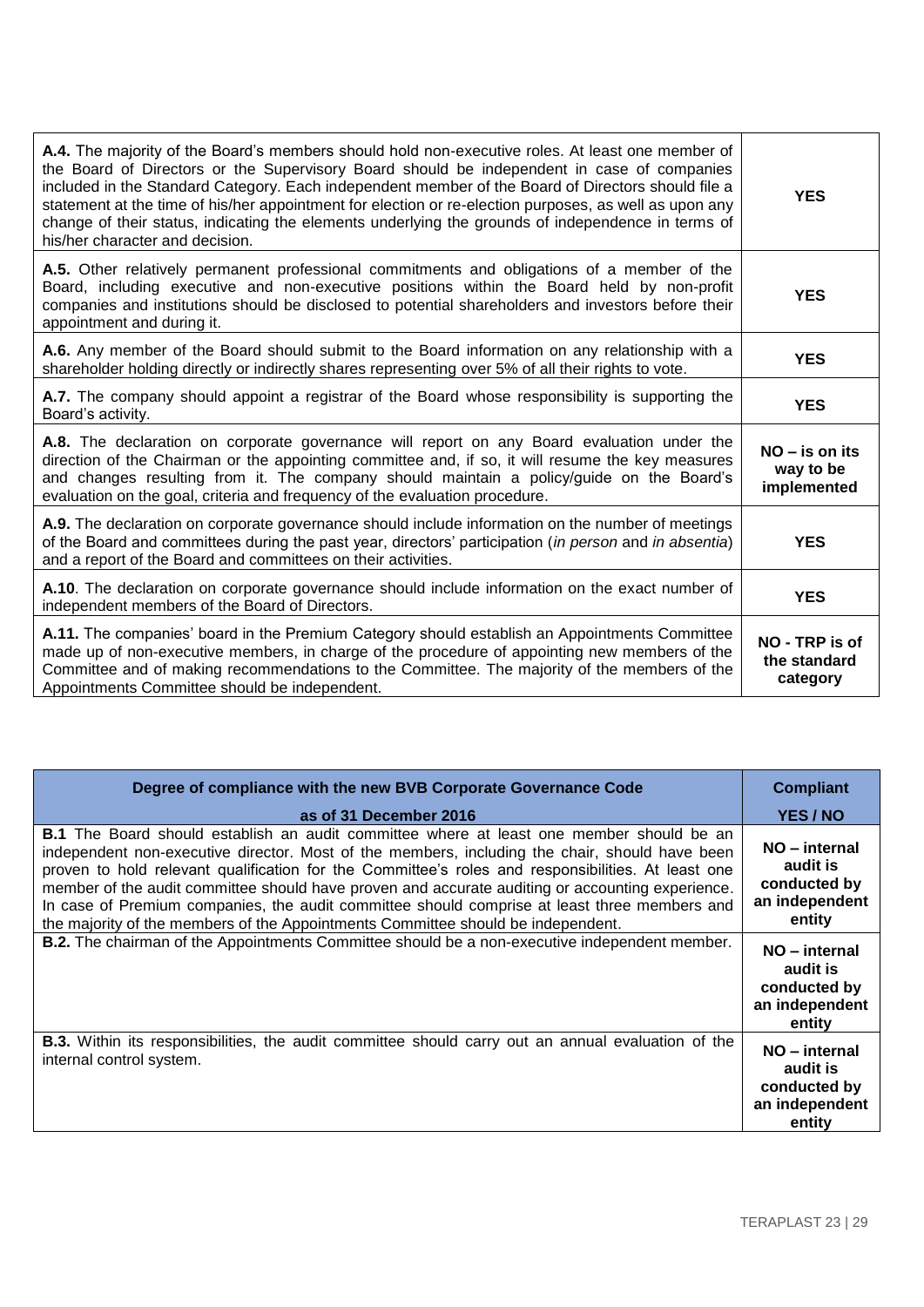| <b>B.4.</b> The evaluation should consider the efficiency and extent of the internal audit role, the degree of<br>adequacy of risk management reports and internal audit submitted to the audit committee of the<br>Board, the accuracy and promptness with which the Company executives settle deficiencies or<br>weaknesses identified following the internal audit and submitting relevant reports to the Board's<br>attention. | NO - internal<br>audit is<br>conducted by<br>an independent<br>entity |
|------------------------------------------------------------------------------------------------------------------------------------------------------------------------------------------------------------------------------------------------------------------------------------------------------------------------------------------------------------------------------------------------------------------------------------|-----------------------------------------------------------------------|
| <b>B.5.</b> The audit committee should assess any conflict of interest pertaining to transactions of the<br>company and its agencies with the affiliated parties.                                                                                                                                                                                                                                                                  | NO - internal<br>audit is<br>conducted by<br>an independent<br>entity |
| <b>B.6.</b> The audit committee should evaluate the efficiency of the internal audit system and the risk<br>management system.                                                                                                                                                                                                                                                                                                     | NO - internal<br>audit is<br>conducted by<br>an independent<br>entity |
| <b>B.7.</b> The audit committee should monitor the enforcement of legal standards of internal audit<br>generally accepted. The audit committee must receive and evaluate the reports of the internal audit<br>team.                                                                                                                                                                                                                | NO - internal<br>audit is<br>conducted by<br>an independent<br>entity |
| <b>B.8.</b> Whenever the Code mentions reports or analyses initiated by the audit committee, such<br>analyses should be followed by periodical reports (at least annual) or ad-hoc reports to be<br>subsequently submitted to the Board.                                                                                                                                                                                           | NO - internal<br>audit is<br>conducted by<br>an independent<br>entity |
| <b>B.9.</b> No shareholder can be given preferential treatment as compared to other shareholders in terms<br>of transactions and agreements concluded by the company with their shareholders and affiliates.                                                                                                                                                                                                                       | <b>YES</b>                                                            |
| <b>B.10.</b> The Board should adopt a policy by which to ensure that any transaction of the company with<br>any of the companies with which it maintains close relationships whose value is equal or exceeding<br>5% of the company's net assets (according to the latest financial report) is approved by the Board<br>following a mandatory opinion of the audit committee.                                                      | <b>YES</b>                                                            |
| B.11. Internal audits should be conducted by a structurally separate division (department of internal<br>audit) within the company or by employing an independent third party.                                                                                                                                                                                                                                                     | <b>YES</b>                                                            |
| <b>B.12.</b> For the purposes of ensuring the main roles of the internal audit department, the audit<br>department's functional report should be to the Board by means of an audit committee. For<br>administrative purposes and within the management's responsibility to monitor and reduce risks, the<br>audit committee must report directly to the general manager.                                                           | NO - internal<br>audit is<br>conducted by<br>an independent<br>entity |

| Degree of compliance with the new BVB Corporate Governance Code                                                                                                                                                                                                                                                                                    | <b>Compliant</b> |
|----------------------------------------------------------------------------------------------------------------------------------------------------------------------------------------------------------------------------------------------------------------------------------------------------------------------------------------------------|------------------|
| as of 31 December 2016                                                                                                                                                                                                                                                                                                                             | YES / NO         |
| <b>C.1.</b> The company must publish on its web page its remuneration policy and include into the annual<br>report a declaration on implementing such remuneration policy during the annual period subject to<br>assessment.<br>Any essential change occurred in the remuneration policy should be published on the Company's<br>web page in time. | <b>YES</b>       |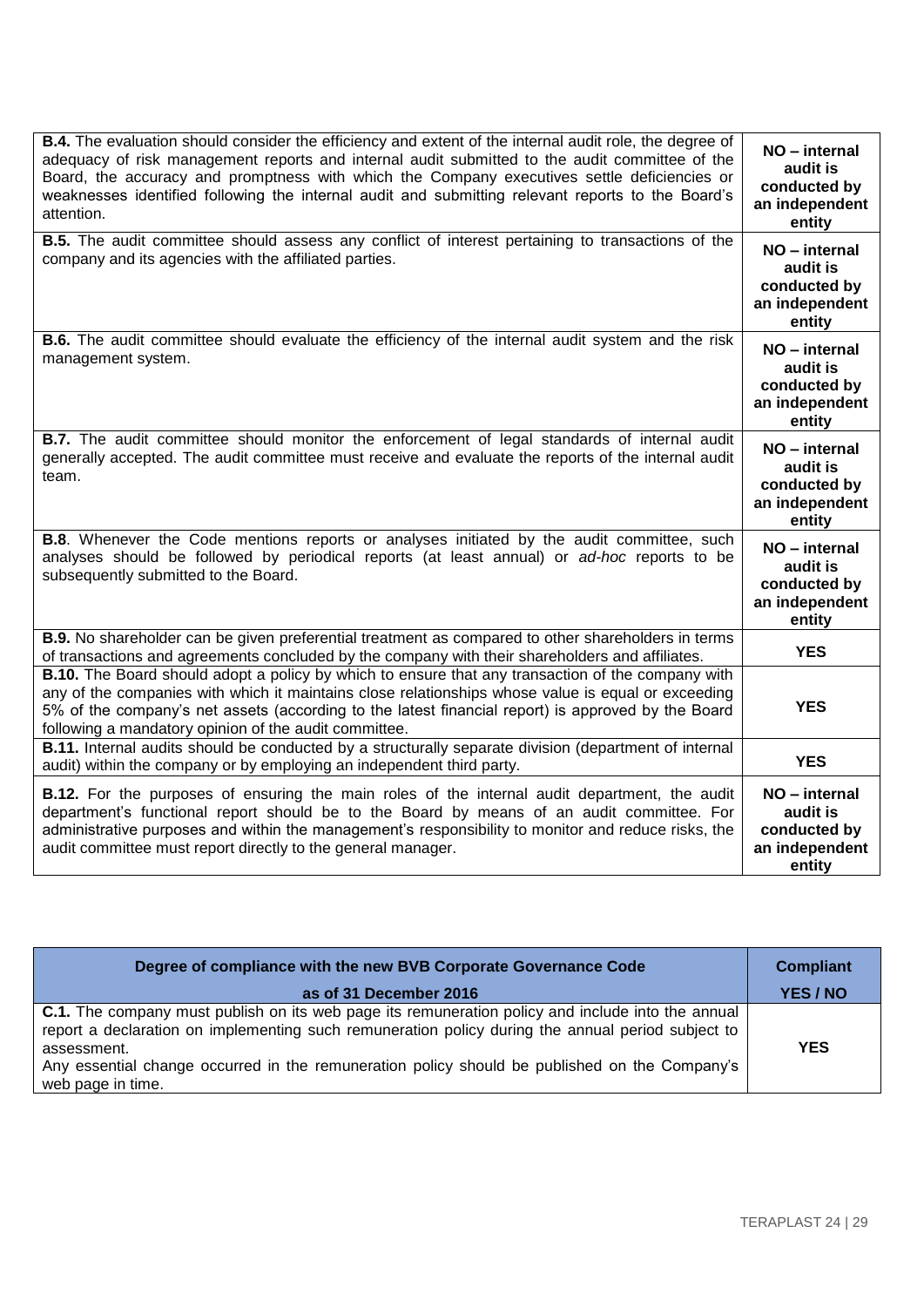| Degree of compliance with the new BVB Corporate Governance Code                                                                                                                                                                                                                                                                                                                                                                                                                                                                                                                                                                                                                                                                                                                                                                                                                                                                                                                                                                                                                                                                                                                                                                                                                                                                                                                                                                                                                                                                                                                                                                                                                                                                                                                                                                                                                                                                                                                                                                                                                                                                                    | <b>Compliant</b> |
|----------------------------------------------------------------------------------------------------------------------------------------------------------------------------------------------------------------------------------------------------------------------------------------------------------------------------------------------------------------------------------------------------------------------------------------------------------------------------------------------------------------------------------------------------------------------------------------------------------------------------------------------------------------------------------------------------------------------------------------------------------------------------------------------------------------------------------------------------------------------------------------------------------------------------------------------------------------------------------------------------------------------------------------------------------------------------------------------------------------------------------------------------------------------------------------------------------------------------------------------------------------------------------------------------------------------------------------------------------------------------------------------------------------------------------------------------------------------------------------------------------------------------------------------------------------------------------------------------------------------------------------------------------------------------------------------------------------------------------------------------------------------------------------------------------------------------------------------------------------------------------------------------------------------------------------------------------------------------------------------------------------------------------------------------------------------------------------------------------------------------------------------------|------------------|
| as of 31 December 2016                                                                                                                                                                                                                                                                                                                                                                                                                                                                                                                                                                                                                                                                                                                                                                                                                                                                                                                                                                                                                                                                                                                                                                                                                                                                                                                                                                                                                                                                                                                                                                                                                                                                                                                                                                                                                                                                                                                                                                                                                                                                                                                             | YES / NO         |
| D.1. The Company should organise an Investor Relations service - mentioning to the broad public<br>the person/s in charge or the organising company. Outside the mandatory information required by the<br>legal provisions, the company should also mention on its web page a section dedicated to the<br>Investor Relations, in Romanian and English, with any relevant information which may be of interest<br>to investors, including:<br><b>D.1.1.</b> Main corporate regulations: memorandum of association, procedures on general meetings of<br>the company shareholders;<br><b>D.1.2.</b> Professional CVs of the company's management, other professional involvement of the Board<br>members, including executive and non-executive positions in companies Boards of directors or into<br>non-profit organisations;<br>D.1.3. Current and periodical reports (quarterly, bi-annual and annual) - at least those mentioned at<br>D.8 above – including current reports with detailed information on incompliance with this Code;<br>D.1.4. Information concerning general meetings of shareholders: the meeting agenda and information<br>materials; procedure of electing the members of the Board; arguments supporting application<br>proposals for elections within the Board, along with the members' professional CVs; shareholders'<br>questions on agenda items and the company's replies, including adopted decisions;<br><b>D.1.5.</b> Information on corporate events, such as dividend payment and other distributions to<br>shareholders, or other events leading to acquiring or limiting a shareholder's rights, including<br>deadlines and principles applied to such operations. Such information shall be published within<br>deadlines allowing investors to adopt decisions to invest;<br><b>D.1.6.</b> Names and contact data of a person that could supply, upon request, relevant information;<br><b>D.1.7.</b> Company's presentations (e.g. presentations for investors, presentations on the quarterly<br>outcome etc.), financial situations (quarterly, bi-annual, annual), audit reports and annual reports. | <b>YES</b>       |
| <b>D.2.</b> The company shall practice a policy on the annual distribution of dividends or other benefits to<br>shareholders. Principles of the annual policies of distribution to shareholders shall be published on<br>the company's web page.                                                                                                                                                                                                                                                                                                                                                                                                                                                                                                                                                                                                                                                                                                                                                                                                                                                                                                                                                                                                                                                                                                                                                                                                                                                                                                                                                                                                                                                                                                                                                                                                                                                                                                                                                                                                                                                                                                   | <b>YES</b>       |
| D.3. The company shall adopt a forecast policy, either public or not. The forecast policy is to be<br>published on the company's web page.                                                                                                                                                                                                                                                                                                                                                                                                                                                                                                                                                                                                                                                                                                                                                                                                                                                                                                                                                                                                                                                                                                                                                                                                                                                                                                                                                                                                                                                                                                                                                                                                                                                                                                                                                                                                                                                                                                                                                                                                         | <b>YES</b>       |
| D.4. Rules of general meetings should not limit shareholders' participation in general assemblies and<br>exertion of their rights. Amendments to rules and regulations shall become enforceable starting from<br>the next shareholders' meeting at the earliest.                                                                                                                                                                                                                                                                                                                                                                                                                                                                                                                                                                                                                                                                                                                                                                                                                                                                                                                                                                                                                                                                                                                                                                                                                                                                                                                                                                                                                                                                                                                                                                                                                                                                                                                                                                                                                                                                                   | <b>YES</b>       |
| D.5. External auditors will attend the general meeting when their reports are submitted within such<br>meetings.                                                                                                                                                                                                                                                                                                                                                                                                                                                                                                                                                                                                                                                                                                                                                                                                                                                                                                                                                                                                                                                                                                                                                                                                                                                                                                                                                                                                                                                                                                                                                                                                                                                                                                                                                                                                                                                                                                                                                                                                                                   | <b>YES</b>       |
| D.6. The Board will present to the annual general meeting a short assessment of the systems of<br>internal control and management of significant risks, as well as opinions on matters submitted to the<br>general meeting's decision.                                                                                                                                                                                                                                                                                                                                                                                                                                                                                                                                                                                                                                                                                                                                                                                                                                                                                                                                                                                                                                                                                                                                                                                                                                                                                                                                                                                                                                                                                                                                                                                                                                                                                                                                                                                                                                                                                                             | <b>YES</b>       |
| D.7. Any financial specialist, consultant, expert or analyst can participate in the shareholders' meeting<br>based on prior invitation from the Board. Authorised journalists can, too, participate in shareholders'<br>general meeting, unless the Chairman of the Board decides otherwise.                                                                                                                                                                                                                                                                                                                                                                                                                                                                                                                                                                                                                                                                                                                                                                                                                                                                                                                                                                                                                                                                                                                                                                                                                                                                                                                                                                                                                                                                                                                                                                                                                                                                                                                                                                                                                                                       | <b>YES</b>       |
| D.8. Quarterly and bi-annual reports shall include information both in Romanian and in English on key<br>factors influencing changes in terms of sales, operational profit, net profit and other relevant financial<br>indicators, from one term to another, as well as from one year to another.                                                                                                                                                                                                                                                                                                                                                                                                                                                                                                                                                                                                                                                                                                                                                                                                                                                                                                                                                                                                                                                                                                                                                                                                                                                                                                                                                                                                                                                                                                                                                                                                                                                                                                                                                                                                                                                  | <b>YES</b>       |
| <b>D.9.</b> A company shall organise at least two sessions/teleconferences with analysts and investors<br>every year. Information submitted with such occasions is to be published in the investor relations<br>section of the company's web page on the date of the sessions/teleconferences.                                                                                                                                                                                                                                                                                                                                                                                                                                                                                                                                                                                                                                                                                                                                                                                                                                                                                                                                                                                                                                                                                                                                                                                                                                                                                                                                                                                                                                                                                                                                                                                                                                                                                                                                                                                                                                                     | <b>YES</b>       |
| <b>D.10.</b> In the event a company displays different forms of artistic and cultural forms of expression,<br>sports activities, educational or scientific activities and considers that their impact on the company's<br>innovative character and competitiveness is a part of the company's development mission and<br>strategy, it will publish its policy on such activity in the field.                                                                                                                                                                                                                                                                                                                                                                                                                                                                                                                                                                                                                                                                                                                                                                                                                                                                                                                                                                                                                                                                                                                                                                                                                                                                                                                                                                                                                                                                                                                                                                                                                                                                                                                                                       | <b>YES</b>       |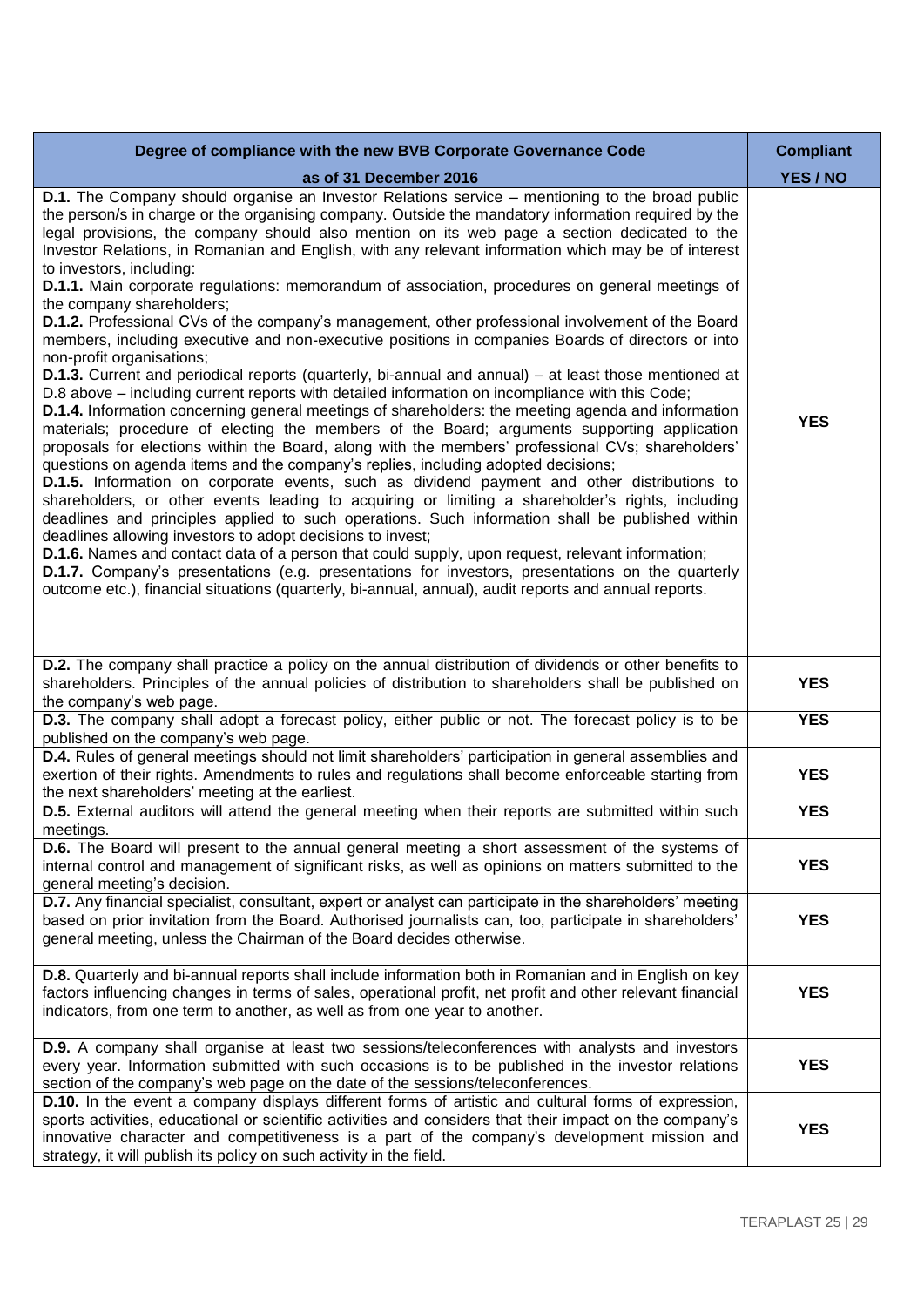## **4. Financial situation**

# **a) Elements of balance sheet**

| Thousand, lei                                                            | 2016     | 2015     | $\triangle$ % |
|--------------------------------------------------------------------------|----------|----------|---------------|
| <b>Assets</b>                                                            |          |          |               |
| <b>Non-current assets</b>                                                |          |          |               |
| Tangible assets                                                          | 133.698  | 130.065  | 2,72          |
| Investment property                                                      | 9.755    | 12.115   | $-24,19$      |
| Intangible assets                                                        | 1.372    | 1.080    | 21,28         |
| Fixed trade receivables                                                  |          | 0        |               |
| Investment in the joint venture accounted for using the equity<br>method | 12.686   | 15.935   | $-25,61$      |
| Other financial investments                                              | 60       | 16       | 73,33         |
| Deferred tax liabilities                                                 | $\Omega$ | $\Omega$ |               |
| <b>Total non-current assets</b>                                          | 157.570  | 159.211  | $-1,04$       |
|                                                                          |          |          |               |
| <b>Current assets</b>                                                    |          |          |               |
| Inventories                                                              | 67.059   | 53.356   | 20,43         |
| Trade receivables                                                        | 65.919   | 86.616   | $-31,40$      |
| Prepayments                                                              | 326      | 388      | $-19,02$      |
| Income tax receivable                                                    | $\Omega$ | $\Omega$ |               |
| Cash and cash equivalents                                                | 16.033   | 12.557   | 21,68         |
| <b>Total current assets</b>                                              | 149.336  | 152.916  | $-2,40$       |
| Assets held for sale                                                     |          |          |               |
|                                                                          |          |          |               |
| <b>Total assets</b>                                                      | 306.907  | 312.127  | $-1,70$       |
|                                                                          |          |          |               |
| <b>Equity and liabilities</b>                                            |          |          |               |
| <b>Equity</b>                                                            | 56.643   | 28.888   | 49,00         |
| Subscribed share capital                                                 | 56.643   | 28.888   | 49,00         |
| Other elements of equity                                                 | 451      | 951      | $-110,86$     |
| Share premium                                                            | 27.385   | 27.385   | 0,00          |
| <b>Revaluation reserves</b>                                              | 21.742   | 18.566   | 14,61         |
| Legal reserves                                                           | 12.407   | 9.853    | 20,59         |
| Retained earnings                                                        | 97.961   | 97.591   | 0,38          |
| <b>Stockholders' equity</b>                                              | 216.589  | 183.233  | 15,40         |
| Non-controlling interests                                                | 335      | 200      | 40,30         |
|                                                                          |          |          |               |
| <b>Total equity</b>                                                      | 216.924  | 183.433  | 15,44         |
| Long term liabilities                                                    |          |          |               |
|                                                                          |          |          |               |
| Loans and finance lease liabilities                                      | 10.505   | 10.535   | $-0,29$       |
| Other long-term liabilities<br>Liabilities for employee benefits         | 0<br>352 | 0<br>295 |               |
| <b>Investment subsidies</b>                                              | 2.929    | 3.373    | 16,19         |
| Deferred tax liabilities                                                 | 3.528    | 3.982    | 4,39          |
| <b>Total long-term liabilities</b>                                       | 17.313   | 18.186   | $-35,95$      |
|                                                                          |          |          | $-5,04$       |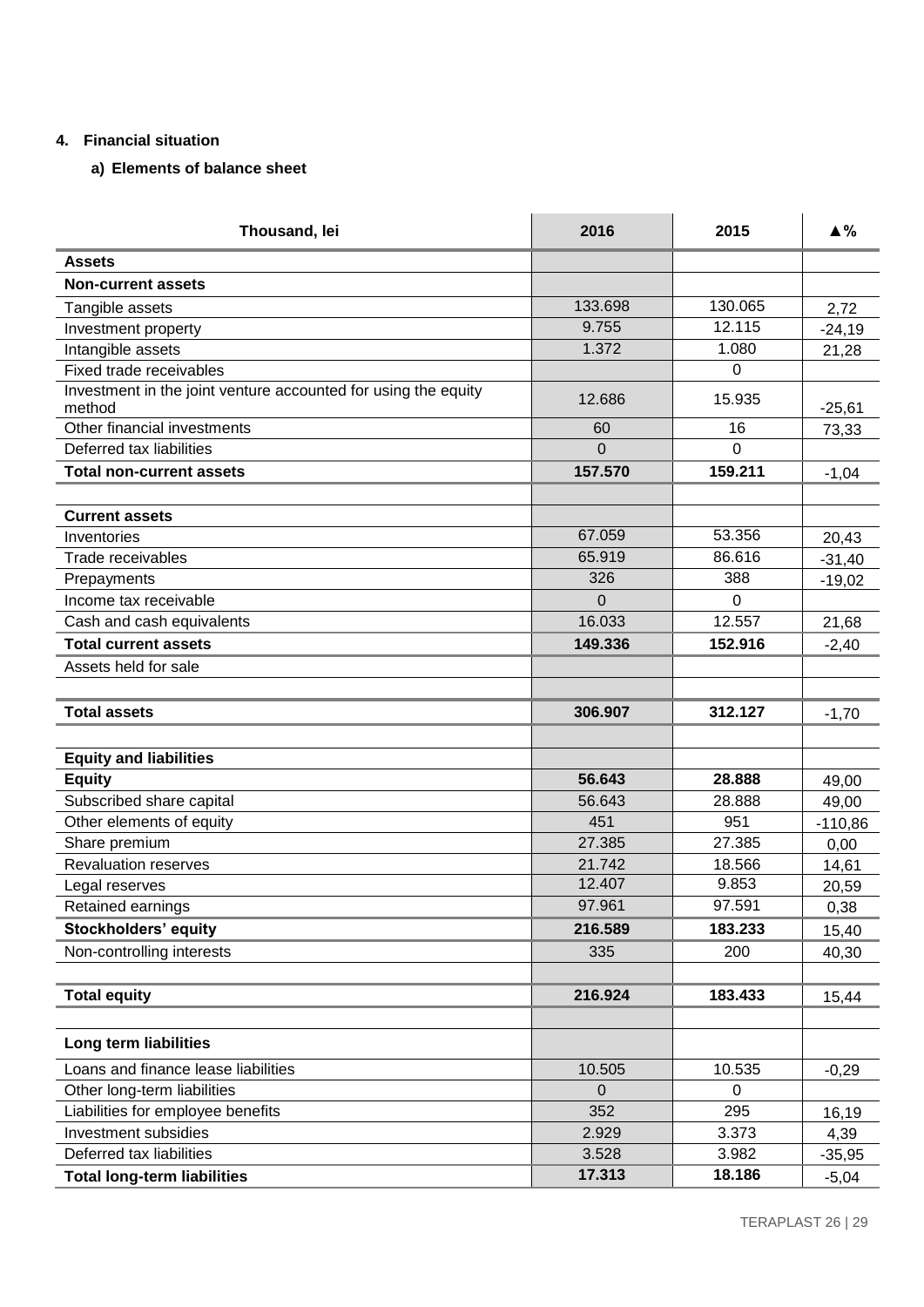| <b>Current liabilities</b>             |         |         |           |
|----------------------------------------|---------|---------|-----------|
| Trade and other payables               | 53.041  | 66.888  | $-26,11$  |
| Loans and finance lease liabilities    | 15.919  | 38.533  | $-142,06$ |
| Other current financial liabilities    | 0       | 0       |           |
| Income tax payable                     | 189     | 1.446   | $-665,08$ |
| Investment subsidies - current portion | 463     | 467     | $-0.86$   |
| Provisions                             | 3.056   | 3.174   | $-3,86$   |
| <b>Total current liabilities</b>       | 72.670  | 110.509 | $-52,07$  |
|                                        |         |         |           |
| <b>Total liabilities</b>               | 89.983  | 128.694 | $-43,02$  |
| <b>Total equity and liabilities</b>    | 306.907 | 312.127 | $-1,70$   |

# **b) Consolidated profit and loss account**

| Thousand, lei                                                                             | 2016      | 2015        | $\blacktriangle$ % |
|-------------------------------------------------------------------------------------------|-----------|-------------|--------------------|
| <b>Consolidated revenue</b>                                                               | 398.788   | 393.542     | 1,32%              |
| Other operating income                                                                    | 677       | 1.253       | $-85,08$           |
| Changes in inventories of finished goods and work in progress                             | 3.980     | 3.851       | 3,24               |
| Raw materials, consumables used and merchandise                                           | (267.833) | (272.566)   | $-1,77$            |
| Employee benefits expenses                                                                | (34.047)  | (32.555)    | 4,38               |
| Provisions, depreciation and amortization expenses                                        | (15.638)  | (15.826)    | $-1,20$            |
| Provisions expenses                                                                       | 402       | 499         | $-24%$             |
| Gains/ (Losses) from the outflow of tangible and intangible assets                        | (38)      | (195)       | $-413,16$          |
| Gains/(Losses) from the fair value measurement of investment<br>property                  | 192       | (1.242)     | 746,88             |
| Other expenses                                                                            | (39.891)  | (36.258)    | 9,11               |
| <b>Financial costs</b>                                                                    | (5.979)   | (7.434)     | $-24,34$           |
| <b>Financial incomes</b>                                                                  | 3.769     | 4.168       | $-10,59$           |
| Share of the profit or loss of the joint venture accounted for using<br>the equity method | 751       | 4.119       | $-448,47$          |
| Profit/(Loss) before tax                                                                  | 45.133    | 40.857      | 9,47               |
| Taxes on income                                                                           | (5.717)   | (5.609)     | 1,89               |
| <b>Consolidated Profit/(Loss) for the period</b>                                          | 39.416    | 35.247      | 10,58              |
| Other elements of the comprehensive income                                                |           |             |                    |
| Fixed assets reevaluation                                                                 | 3.264     | (1.675)     | 151,32             |
| Deferred tax impact                                                                       | (764)     | 268         | 135,08             |
| Differences from exchange ratio                                                           |           | $\mathbf 0$ |                    |
| Group's share of the comprehensive income of the joint venture                            |           | L,          |                    |
| Deferred tax impact                                                                       |           |             |                    |
| <b>Total comprehensive income</b>                                                         | 41.916    | 33.840      | 19,27              |
| <b>Consolidated result for the period</b>                                                 | 39.416    | 35.247      | 10,58              |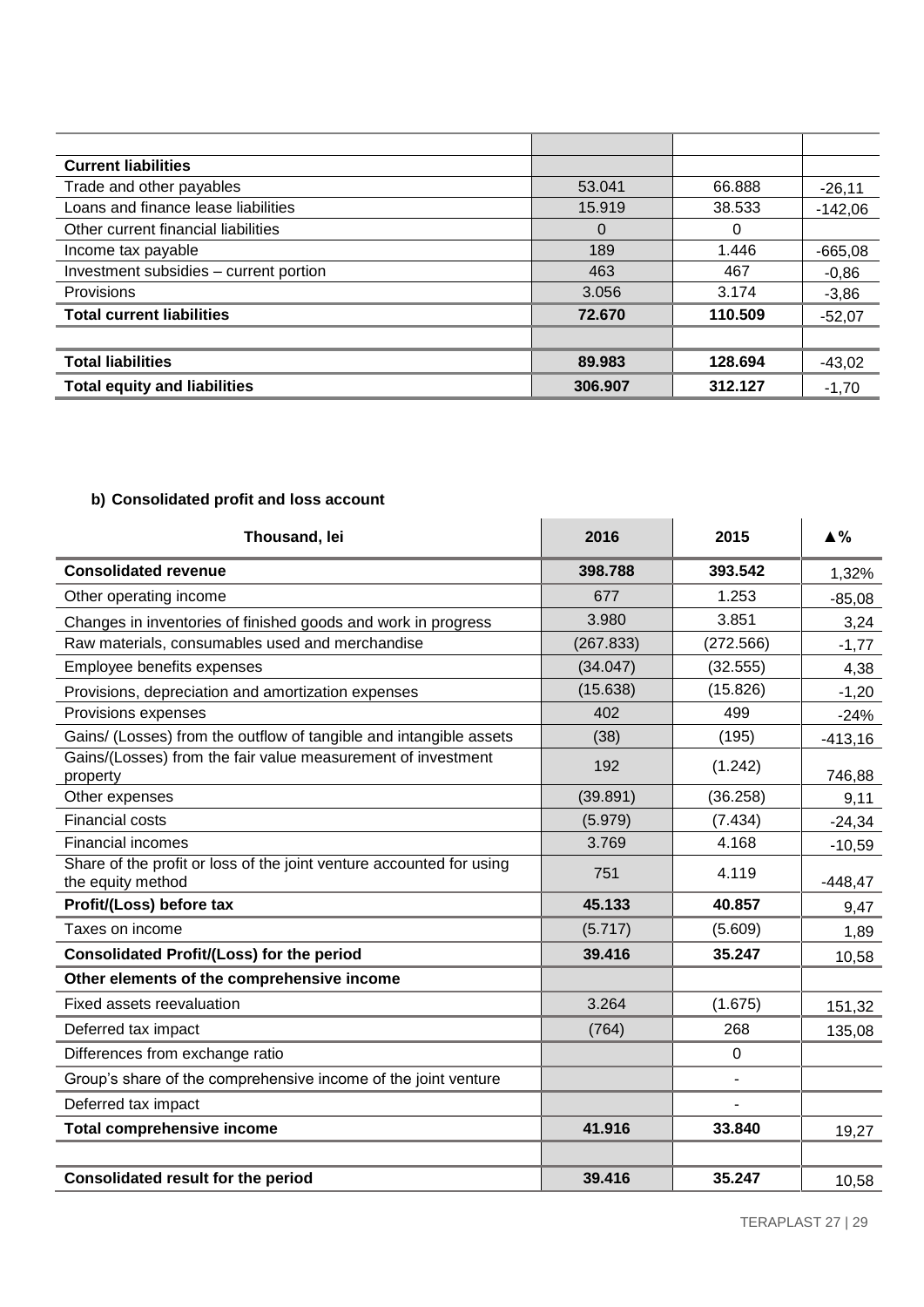| thereof attributable to stockholders of Teraplast SA | 39.282      | 34.473      | 12.24   |
|------------------------------------------------------|-------------|-------------|---------|
| thereof attributable to non-controlling interests    | 135         | 774         | -473,33 |
|                                                      |             |             |         |
| Number of shares                                     | 472.970.474 | 288.875.880 | 38,92   |
| Comprehensive earnings/(loss) per share (RON)        | 0,0         | 0.120       |         |

# **c) Cash flow: Situation of the consolidated cash flow**

| <b>Cash-flow (thousand lei)</b>                                                           | 2016     | 2015     |
|-------------------------------------------------------------------------------------------|----------|----------|
| Cash flow from operating expenses                                                         |          |          |
| Earnings/(Loss) before tax                                                                | 45.133   | 40.857   |
| Interest expense                                                                          | 939      | 1.493    |
| Interest income                                                                           | (2)      | (36)     |
| (Loss)/Earnings from sale or transfer of fixed assets                                     | (117)    | 195      |
| Earnings/(Loss) from depreciation of trade receivables                                    | (1.063)  | 539      |
| Adjusting costs for inventories depreciation provisions                                   | 788      | 778      |
| Long-term asset amortization and depreciation                                             | 15.847   | 15.748   |
| Reversal of fixed assets impairment provisions                                            | (550)    | (421)    |
| Risk and expense provisions adjustment                                                    | (117)    | (818)    |
| Share of the profit or loss of the joint venture accounted for using the<br>equity method | (751)    | (4.119)  |
| Earnings/(Loss) from real estate appraisals                                               | (192)    | 1.242    |
| Income from provisions for retirement related obligations                                 | 57       | (94)     |
| Incomes from dividends                                                                    |          |          |
| Incomes from operational subventions                                                      | (449)    | (467)    |
| Decreases in financial instruments                                                        |          |          |
| Exchange rate differences                                                                 | 94       | 996      |
| Benefits granted to employees as financial instruments                                    |          | 951      |
| <b>Circulating capital movements</b>                                                      | 56.618   | 56.844   |
| Increase/(Decrease) of trade receivables and other receivables                            | 21.659   | (19.272) |
| Increase/(Decrease) of inventories                                                        | (14.491) | (8.674)  |
| Increase other assets                                                                     |          |          |
| Increase/(Decrease) of trade liabilities and other liabilities                            | (16.841) | 3.597    |
| (Decrease)/Increase other liabilities                                                     |          |          |
| Cash resulting from operating activities                                                  | 49.946   | 32.495   |
| Paid interest                                                                             | (939)    | (1.493)  |
| Tax on paid profit                                                                        | (7.237)  | (5.260)  |